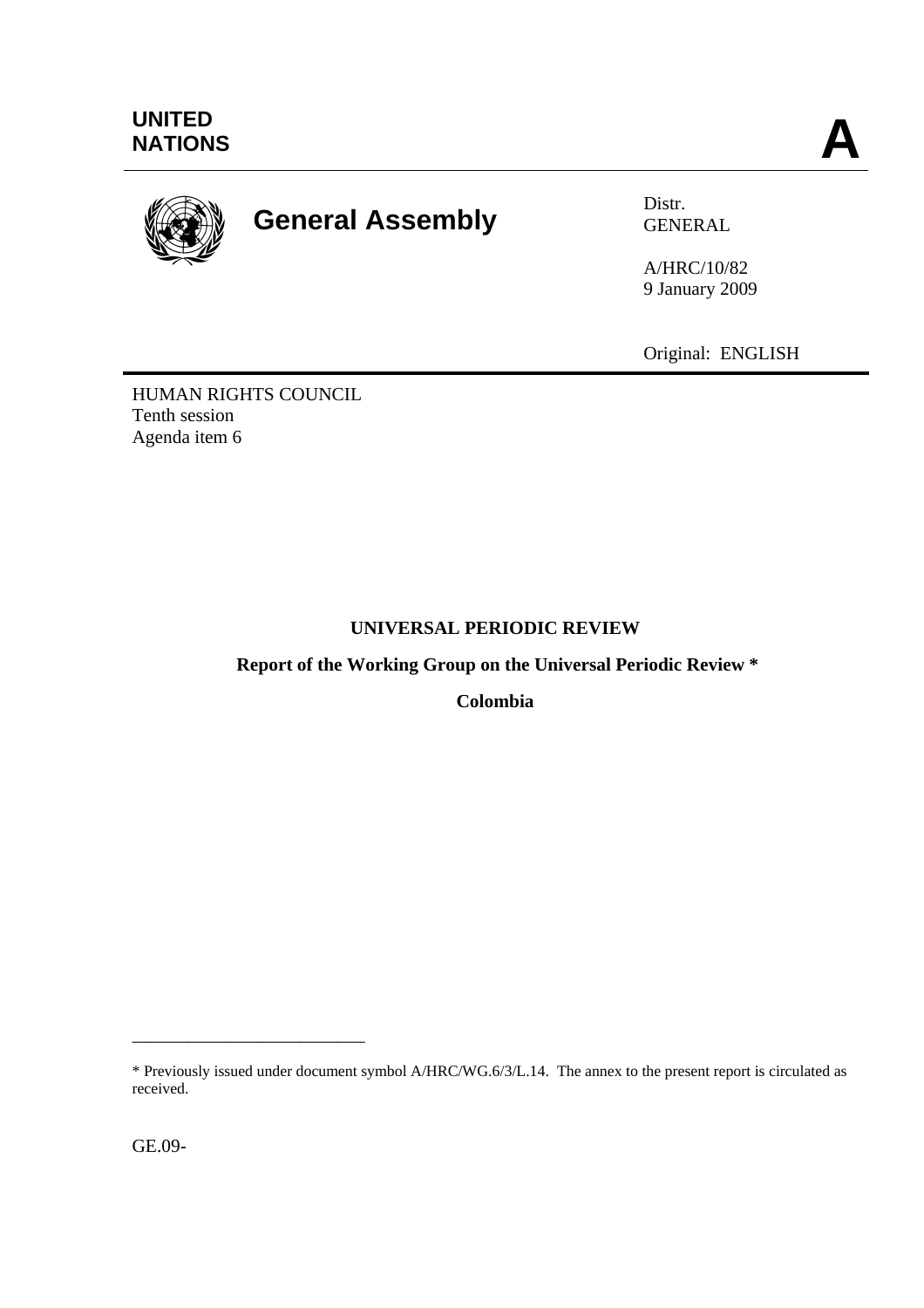# **CONTENTS**

|                                                                         | Paragraphs              | Page |
|-------------------------------------------------------------------------|-------------------------|------|
|                                                                         | $\overline{4}$<br>$1 -$ | 3    |
| I. SUMMARY OF THE PROCEEDINGS OF THE REVIEW PROCESS                     | $5 - 86$                | 3    |
|                                                                         | $5 - 16$                | 3    |
| B. Interactive dialogue and responses by the State under review 17 - 86 |                         | 6    |
|                                                                         |                         | 23   |
| <b>III. VOLUNTARY COMMITMENTS OF THE STATE UNDER REVIEW</b>             | 91                      | 30   |
| Annex                                                                   |                         |      |
|                                                                         |                         | 31   |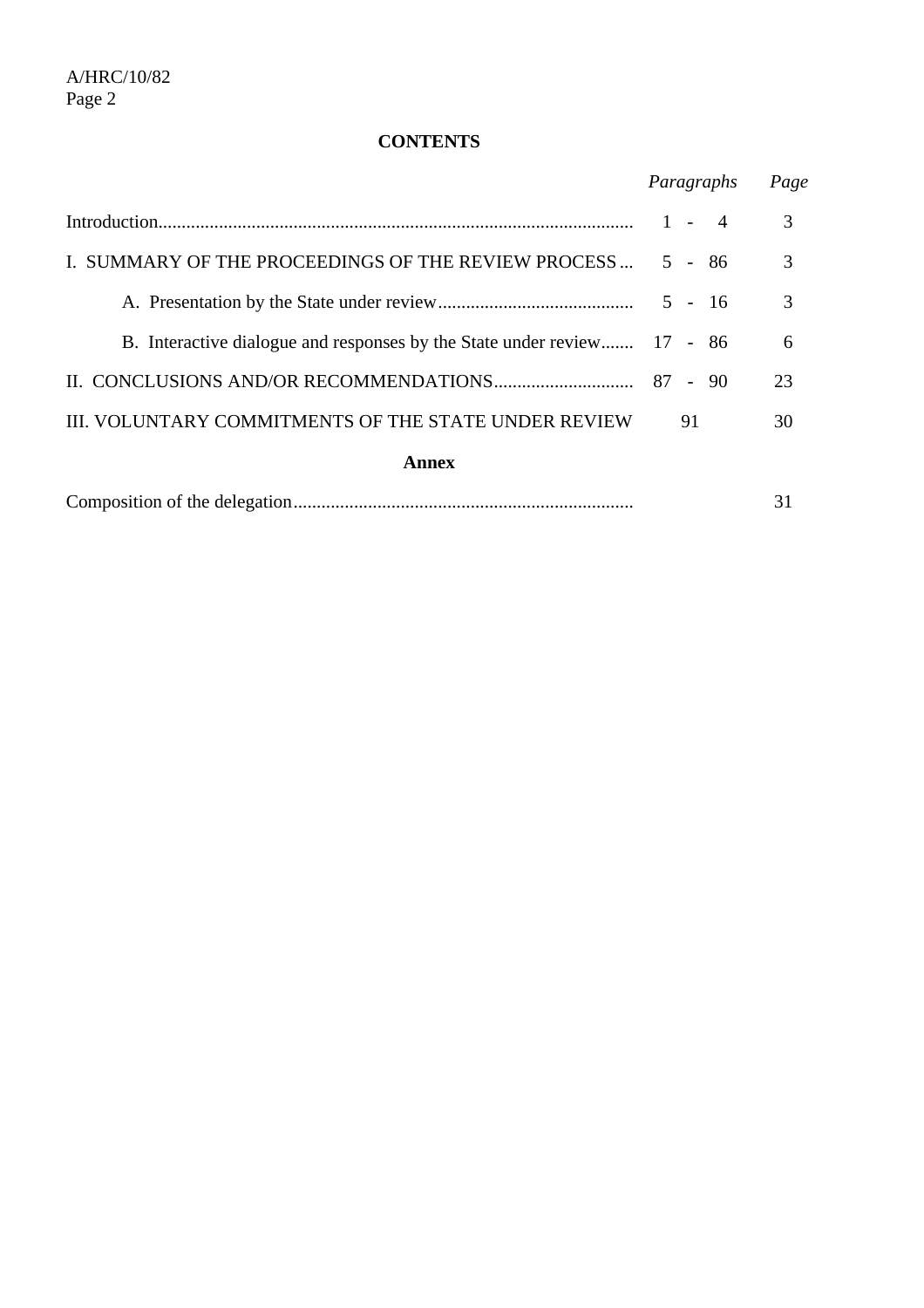#### **Introduction**

1. The Working Group on the Universal Periodic Review, established in accordance with Human Rights Council resolution 5/1 of 18 June 2007, held its third session from 1 to 15 December 2008. The review of Colombia was held at the 14th meeting, on 10 December 2008. The delegation of Colombia was headed by H.E. Mr. Francisco Santos Calderón, Vice-President of Colombia. At its meeting on 15 December 2008, the Working Group adopted the present report. In the course of the adoption of the report, Colombia informed that the National Statute for Victims' Rights is currently under consideration of the Colombian Congress. For this reason, Colombia will await the outcome of the Bill that is being discussed before providing a response on the recommendations contained in paragraph 89 below.

2. On 8 September 2008, the Human Rights Council selected the following group of rapporteurs (troika) to facilitate the review of Colombia: Burkina Faso, Bahrain and Italy.

3. In accordance with paragraph 15 of the annex to resolution 5/1, the following documents were issued for the review of Colombia:

 (a) A national report submitted / written presentation made in accordance with paragraph 15 (a) (A/HRC/WG.6/3/COL/1);

 (b) A compilation prepared by the Office of the United Nations High Commissioner for Human Rights (OHCHR), in accordance with paragraph 15 (b) (A/HRC/WG.6/3/COL/2);

 (c) A summary prepared by OHCHR, in accordance with paragraph 15 (c) (A/HRC/WG.6/3/COL/3).

4. A list of questions prepared in advance by Czech Republic, the United Kingdom of Great Britain and Northern Ireland, Denmark, Germany, the Netherlands and Sweden was transmitted to Colombia through the troika. These questions are available on the extranet of the universal periodic review.

#### **I. SUMMARY OF THE PROCEEDINGS OF THE REVIEW PROCESS**

#### **A. Presentation by the State under review**

5. H.E. Mr. Francisco Santos Calderón, Vice President of the Republic of Colombia, introduced the national report. He referred to the commitment of Colombia to human rights, to its openness and transparency, and noted the presence of 24 United Nations offices and the International Committee of the Red Cross (ICRC) in Colombia; having received 15 visits by human rights mechanisms since 2002; a follow-up system established with civil society and 39 embassies accredited in Colombia; and the full access international and local media and nongovernmental organizations have to the country. He also pointed out that Colombia had changed from being a State accused of being negligent or accomplice to paramilitary groups to one which has imprisoned all the leaders of paramilitary groups, demobilized their structures and seized their properties; from being a State incapable of protecting its citizens to having dramatically improved the guarantee to life and freedom in Colombia, with decreases of 45 per cent in homicides, 77 per cent in massacres, 76.5 per cent in terrorist attacks and 87 per cent in kidnappings, between 2002 and 2007.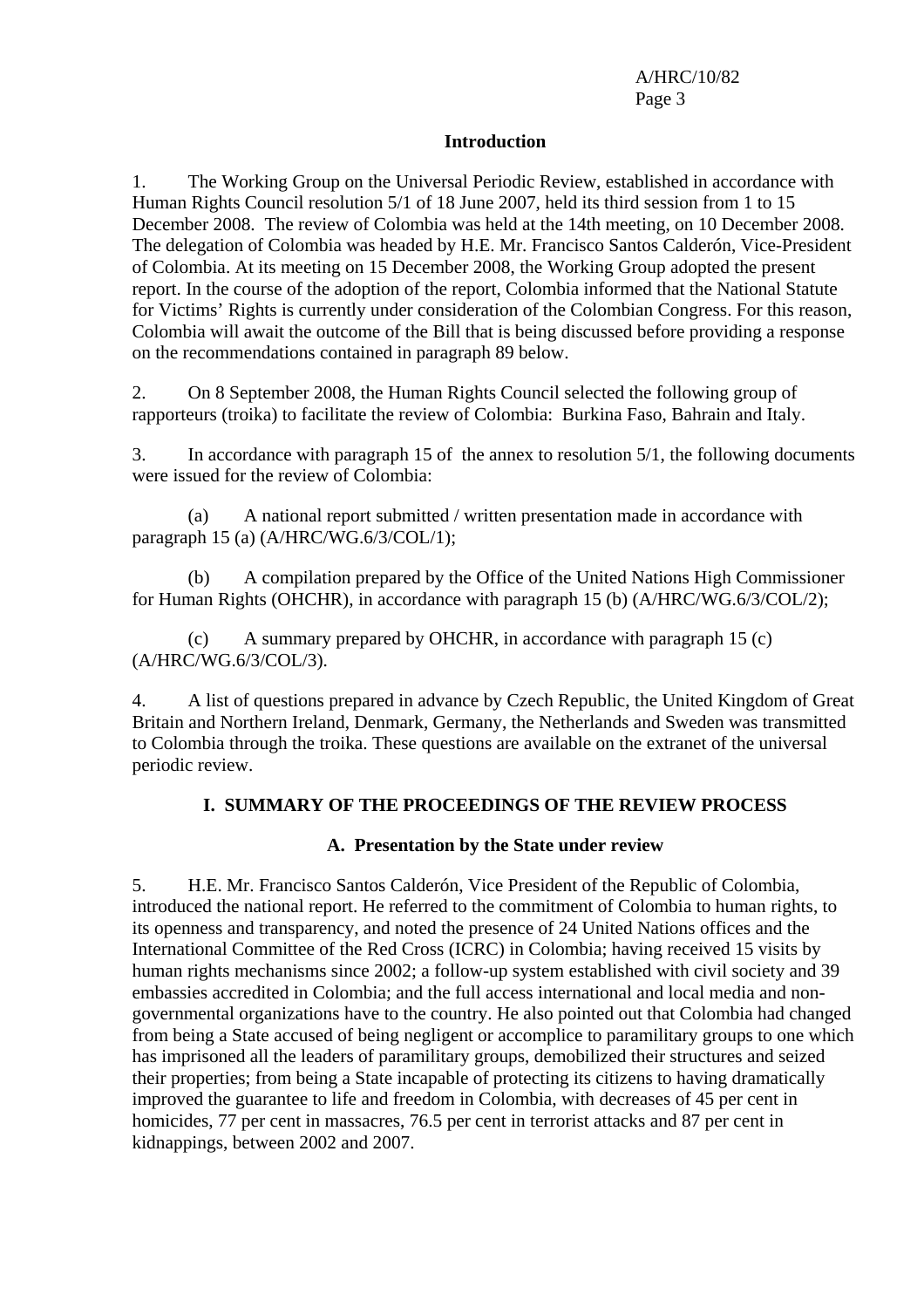6. With regard to the situation of armed illegal groups, the representative stated that currently these groups have no support and are not representative in Colombia, with even less options to overtake power, resulting in paramilitary groups accepting a collective demobilization and 17,000 people belonging to other illegal armed groups having demobilized in an individual manner. He noted that the *Fuerzas Armadas Revolucionarias de Colombia* (FARC) enjoyed a well-deserved repudiation: two days earlier, they had assassinated two members of a medical mission and wounded another 7 public servers in the Department of Caquetá. This is the latest of hundreds of violent events, such as an explosive artefact detonated in Ituango, Antioquia, causing 7 deaths and 51 wounded in a popular celebration, and the death of several community leaders in Arauca accused of supporting the illegal armed group *Ejército de Liberación Nacional* (ELN). He highlighted the kidnapping of hundreds of Colombians, 28 of which are rotting in the jungle since their abduction between 6 and 10 years ago, condemned to survive in subhuman conditions.

7. Colombia noted the enormous resources produced by the annual traffic of 500 tons of cocaine that feeds all illegal armed groups. The desire for money leads to the massive destruction of rainforest and to aggression against vulnerable groups as well as the rest of society. The aforementioned reasons motivate the State's demand for international shared responsibility in the fight against illicit drugs. In Colombia, drug trafficking fuels the worst human rights violators.

8. With regard to questions relating to the efficiency of the judicial system and the fight against impunity, Colombia said it had a rich mix of constitutional rights, legislation developments, case law and measures against specific problems to enforce the rule of law. All citizens have legal resources to protect their individual or collective rights and to fight any acts from any authority. The Colombian Constitutional Court is acknowledged as one of the most active courts in the world in developing jurisprudence for human rights protection. In the field of legislation, Colombia highlighted the recent establishment of an oral and accusatory criminal procedure system, which clears the courts of justice and establishes guarantees and the development of the hearing of control of legality within a maximum term of 36 hours; the amendment of the Military Criminal Justice to limit its jurisdiction to offences relating to the service; and a law developed in 2005 against human trafficking and laws enacted in 2007 and 2008 on violence within the family, sexual abuse and violence against women.

9. The policy strengthening the judicial system has been one of the priorities of the State, having created the conditions that provide guarantees for independent actions from judicial operators; increased the budget of the justice sector by 86 per cent between 2002 and 2007; created 2,166 new jobs in the General Prosecutor's Office since January 2008 and agreed upon and begun implementing a new policy to increase efficiency in cases that involve violations of human rights. Colombia has also created several units of prosecutors for cases of special concern, such as aggressions against trade unionists. In 2000 and 2001, only two sentences were issued. Since 2002, 153 sentences have been issued, and 233 people have been sentenced for violent acts against trade unionists. In addition, Colombian justice has developed a formidable response regarding homicide allegations against members of the public force, as there are currently 716 investigations against 1,000 members of the armed forces, 138 of whom are officers; 46 have been sentenced and 232 have been accused or are being tried. To date, 285 cases have been sent from the military justice to the civil justice.

10. Answering questions about victims, demobilization and the Justice and Peace Law, the delegation said that Colombia has undertaken partial peace processes and very successful individual demobilization programmes. It said that the Justice and Peace Law acknowledged the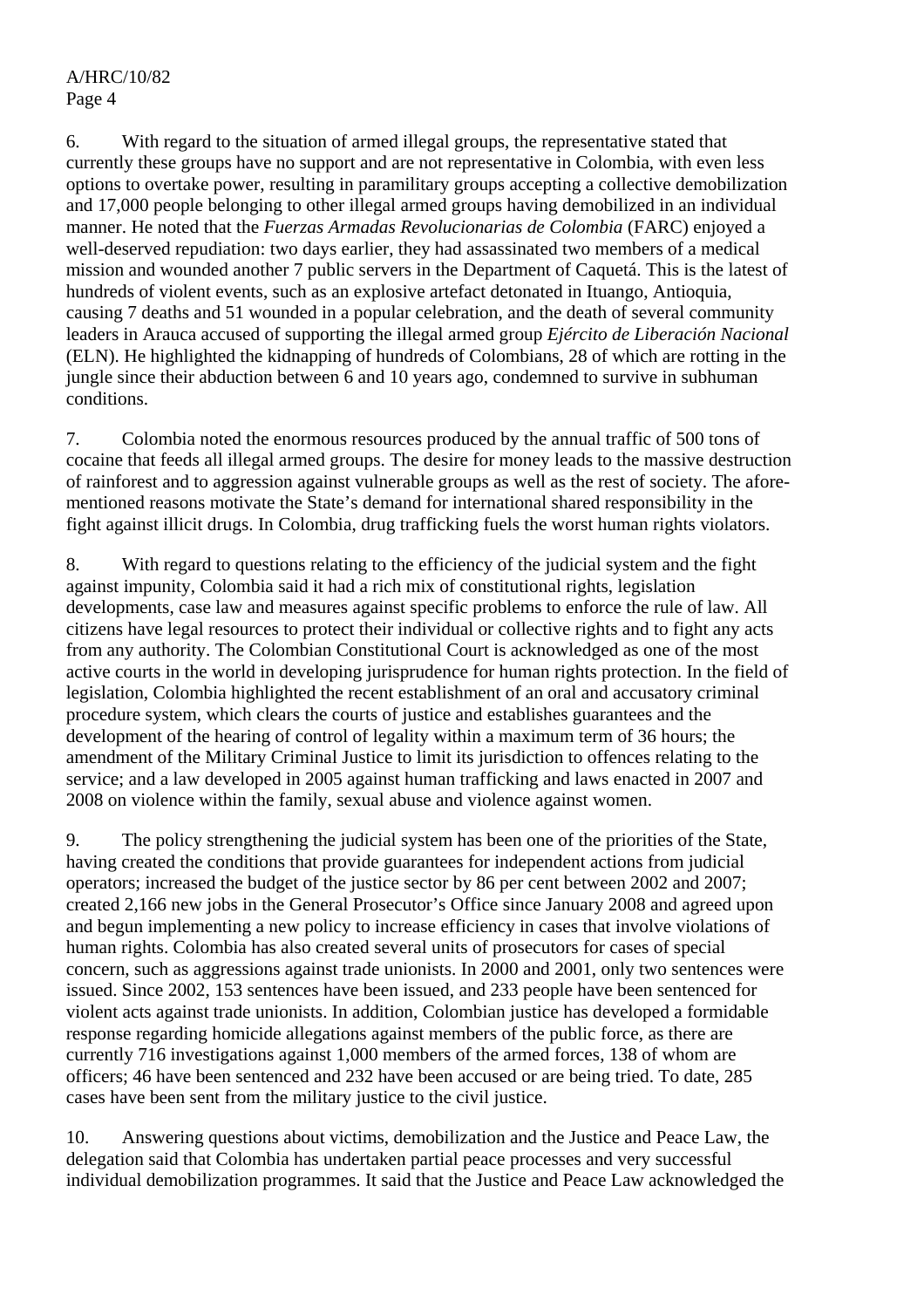victims' rights, establishing an independent judicial process regarding juridical benefits to the demobilized: rights of truth, justice, integral redress, historic memory preservation, collective victims redress; victim protection duty; a commission for reconciliation and reparation integrated with a majority of people from the civil society and State control entities; regional commissions for the restitution of land that had been appropriated by illegal groups; and alternative prison penalties subject to serious commitments by the criminal and their repeal should the imposed obligations be breached. The versions of those who have been subject to this law would have enabled 2,908 cases to be opened within ordinary justice, including 172 against politicians, 112 against members of the armed forces and another 35 against other public servants. The Government has also issued a decree creating a reparation programme through administrative channels that will demand investments of some 5.5 billion dollars, and the Congress is currently discussing a law for victims' rights.

11. Answering questions on economic, social and cultural rights, the delegation stated that the drafting of the Colombian Development Plan for 2006-2010 included a rights perspective and was intended to comply with the Millennium Development Goals. It also said the Government had implemented a policy of conditional subsidies to the poorest sectors of the population, which paired with the sustained economic development of recent years have helped reduce poverty from 55.7 per cent to 45.1 per cent, and of extreme poverty from 21.6 per cent to 12 per cent between 2002 and 2006. Colombia reported having attained coverage of 94 per cent in basic education and 31 per cent in higher education. Education coverage programmes are accompanied by the implementation of the National Education Plan in human rights, quality improvement programmes and special policies for the most vulnerable sectors. It mentioned that the population subsidized by the State has doubled, reaching 23 million over the last five years; Colombia expected to attain universal health coverage by 2010. It also reported that the budget for supporting social interest housing had increased from \$75 million to \$330 million per year; \$125 million were allocated yearly to housing for internally displaced population.

12. Regarding children's rights, Colombia highlighted the issuing of the Code of Childhood and Adolescence; the drafting and application of the plan of action to prevent and eradicate commercial sexual exploitation of children and adolescent; a strategy to eradicate child work that reduced it from 12.9 per cent in 2001 to 8.9 per cent in 2005; the budget of the Family Welfare Institute, which has increased form \$311 million to \$1,092 million between 2002 and 2008; the Inter-sectorial Commission to prevent recruiting and utilization of children by illegal groups; and participation by 3,712 youngsters in integral assistance programmes for demobilized populations conducted with UNICEF. With regard to women, Colombia highlighted the implementation of the policy for women constructing peace and development; the national agreement for equity between women and men, signed by State entities; the average participation of women in the Government ministries (30 per cent in leading offices); and the Gender Issues Observatory having been highlighted by the Economic Commission for Latin America and the Caribbean as best practice in the continent.

13. On the subject of displaced persons, the delegation stated that the Office of the United Nations High Commissioner for Refugees had acknowledged that Colombia is the country that makes the greatest efforts to attend to internally displaced persons in the world, also stating that the budget allocated to the internally displaced increased from \$65 million to \$442 million between 2002 and 2008; that 80 per cent of displaced families registered receive emergency humanitarian aid; and that internally displaced persons participate in all decision-making processes for public policies regarding displacement. With reference to ethnic groups, the delegation said that the Colombian population includes 10 per cent of the Afro-Colombian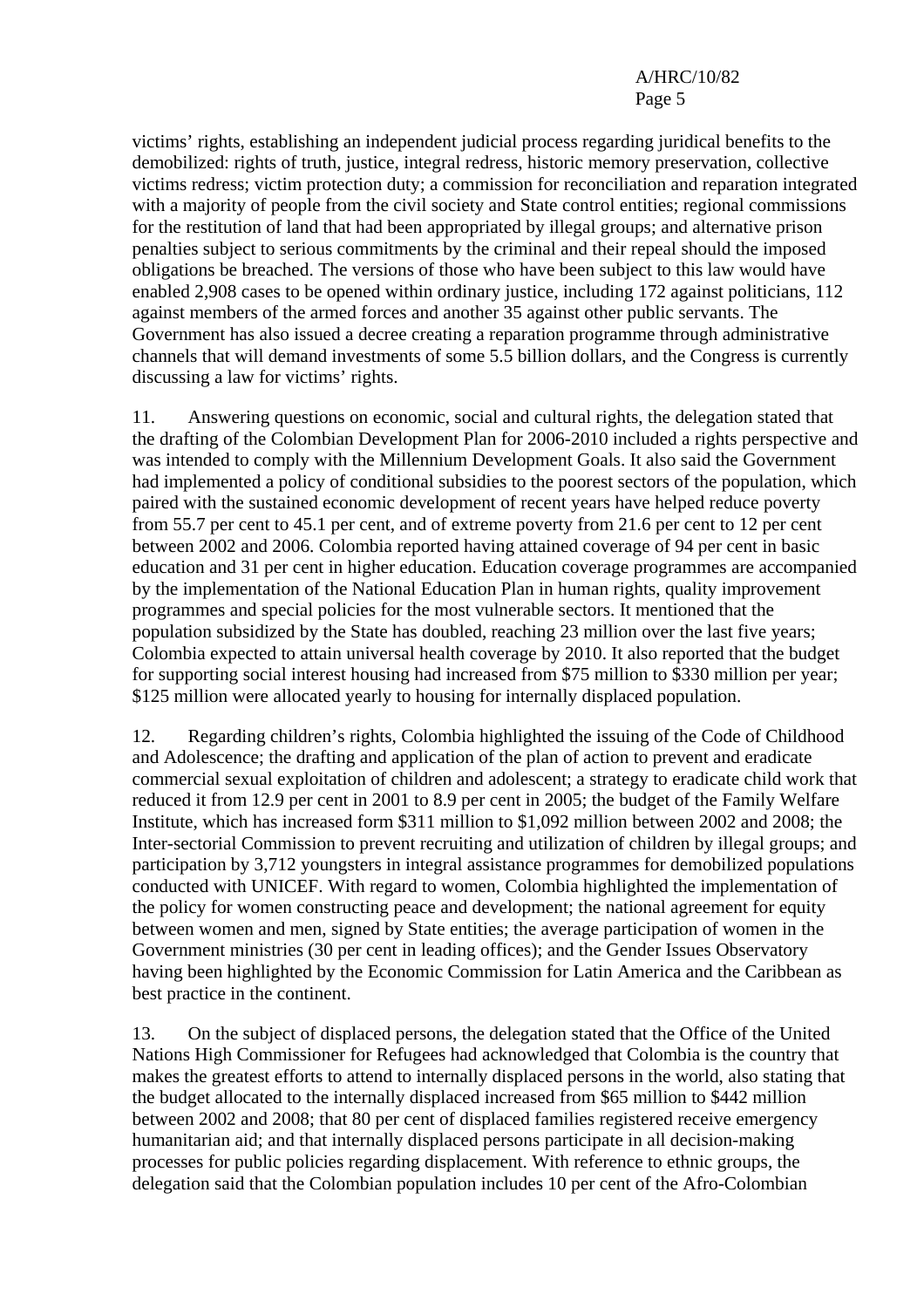population and 3 per cent of the indigenous population, and both have legislation that acknowledges their rights to land, autonomy and culture preservation; affirmative action policies and entities dedicated to the development of these policies; and ethno-education and ethnoprotection programmes respecting their way of life. The delegation added that the national development plan includes a chapter with resources allocated to an ethnic approach to development.

14. With regard to homicides carried out by members of the armed forces against protected individuals, the delegation noted that the participation of individual members of the military forces in the death of persons out of combat is a shameful practice that the Government condemns. It stressed that, when President Alvaro Uribe took office, he ordered greater efficiency against violence and drug traffickers, with total transparency. "You will preserve the good name of the country only by the rigorous observance of human rights", he said during his first speech to the military. The delegation reported that, since 2005, a number of actions concerning prevention, investigation and control have been taken. The delegation stated that the killing of non-combatants is an inexcusable crime, acknowledging that these events had taken place in the country and presented its sincere apologies to the victims, assuring them that none of these crimes will remain unpunished and that all necessary measures to prevent their repetition will be taken.

15. On questions relating to relations with human rights defenders, the delegation noted that the Government is implementing different policies to grant all guarantees to political parties, trade unionists, human rights defenders, ethnic groups, social leaders, journalists and witnesses of the Peace and Justice proceedings, among others, and has developed a permanent dialogue with them. The President has held prolonged meetings with the defenders and every 45 days he chairs a meeting with union leaders. The delegation cited a survey by Latinobarometer, which indicated that the legitimacy of Colombian democracy has doubled between 2002 and 2008 to more than 60 per cent, and that voters in the 2007 regional elections increased 30 per cent over the number registered for the elections in 2003. It stated that the Government had publicly rejected any attack against human rights defenders and wanted a more constructive relationship with human rights organizations, saying that dialogue constitutes the only way to enrich the different positions and benefit the enforcement of human rights in Colombia. It expressed willingness to carry out any reasonable effort to improve this relationship.

16. Colombia recalled having dedicated 14 paragraphs of the report to list 69 voluntary commitments that it will assume, asking for the solidarity and accompaniment of the international community for such a purpose.

# **B. Interactive dialogue and responses by the State under review**

17. During the interactive dialogue, 43 delegations made statements.

18. A number of delegations congratulated the Government on the quality of its presentation and report and on having voluntarily submitted to the review. Some also recognized the State's transparency in the process. A number of delegations noted the State's cooperation with the international community, and some cited cooperation with OHCHR and its extension of the memorandum of understanding on its presence until 2010; others referred to its cooperation with other United Nations mechanisms. Several welcomed the fact that the delegation was headed by the Vice-President of the State. Some also thanked Colombia for its replies to advance questions.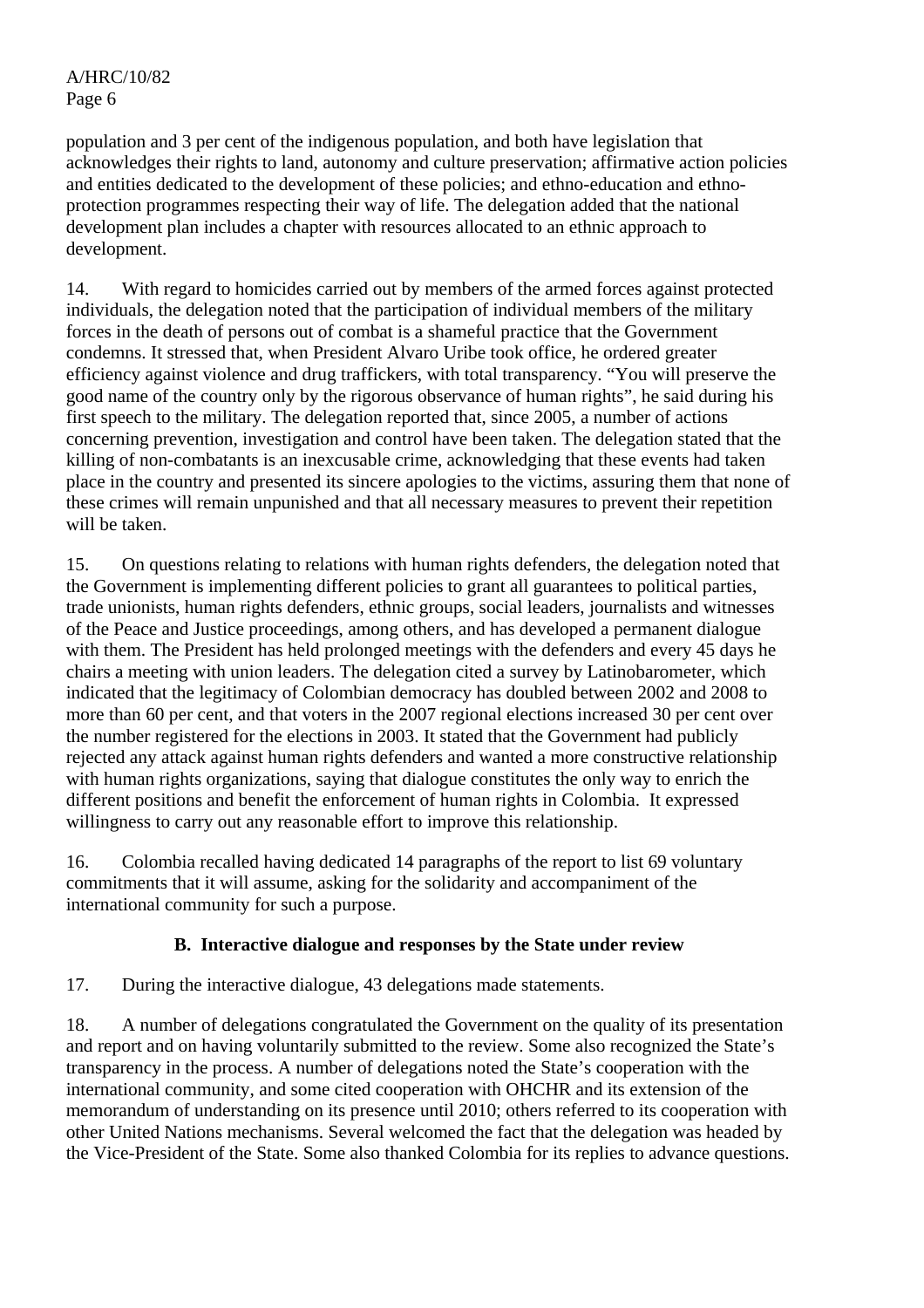19. Chile highlighted the State's openness and cooperative attitude, allowing in-depth analysis and transparent cooperation with other States. It understood the State's complex situation, and highlighted the Government's efforts to curb violence and crime. There has been important progress in demobilizing irregular combatants, and tackling violence against union members and human rights defenders, but figures remain high. It urged redoubling of efforts to protect the latter, and highlighted concerns about the need for prompt, objective and impartial justice, protecting the rights of victims and those under prosecution. Chile asked about measures to effectively implement the advanced norms that criminally define forced disappearances; actions to counteract forced recruiting by non-State and State actors; the current status of children recruited to serve as combatants or informers; the implementation of plans to reinsert, rehabilitate and provide reparations to demobilized child soldiers; and the legal situation of displaced populations with regard to the tenancy of their lands, if there are any ongoing programmes to address this situation. Chile recommended that Colombia (a) ensure that human rights abuses are appropriately investigated and that those responsible are processed and sanctioned by civil courts; grant better facilities and financial resources to the judiciary to accomplish this task efficiently; and ensure effective implementation of the July 2008 Constitutional Court sentence on the subject; (b) prevent anyone in the military, paramilitary or guerrilla forces accused of grave human rights violations and crimes against humanity from benefitting from the amnesty laws; (c) take measures to prevent those involved in law enforcement, politics, the Government and civilians in general from being involved in illicit activities with illegal armed combatants; (d) repeal administrative measures that promote acts that undermine human rights, such as the indiscriminate use of rewards to civil informants or (e) incentives for the military in accordance to the number of deaths inflicted in combat; (f) take measures to ameliorate the effects of the displacement of civilians as a consequence of armed fighting, ensuring their return when zones have been pacified and adopting immediate measures for the restitution of lands and/or adequate compensation for those who have lost their lands.

20. Spain acknowledged the progress in defending human rights and fighting impunity. It recommended that Colombia (a) give priority to the fight against criminal gangs and emerging bands and, in this context, investigate threats and attacks on human rights defenders from these bands and grant them the necessary security guarantees ; (b) in the context of the tragic events related to the discovery of the bodies of 11 young people in the area of Ocaña, and cases known as "false positives", expedite the designation of persons within all military units responsible for promptly dealing with claims against any actions by units, or the individuals that compose them, which are contrary to fundamental rights; (c) achieve a broad consensus to approve the law establishing a statute for victims of conflict and ensure that this law leads to effective reparations for all victims, especially victims of the State; (d) find a formula to solve the gaps in the Justice and Peace Law and allowing for a legal response to the situation of legal limbo in which many thousands of ex-members of *Autodefensas Unidas de Colombia* (AUC) find themselves while they await trial; (e) ensure a dialogue with important sectors of civil society, leaving aside stigmatizing speech and anything that would be unjustified on one side or the other; in this context, it was especially important to finalize the agreed national human rights plan of action. Spain also asked about policies adopted for protecting indigenous peoples, effectively providing for them and allowing access to their land, conservation and preservation of their ancestral lands; the status of approval of laws for victims and measures taken to consider State victims; the data offered with regard to recruiting minors by illegal armed groups, measures taken to reduce the impact of these forced recruitments and the general policy adopted by the Government; and policies planned to take care of displaced minors.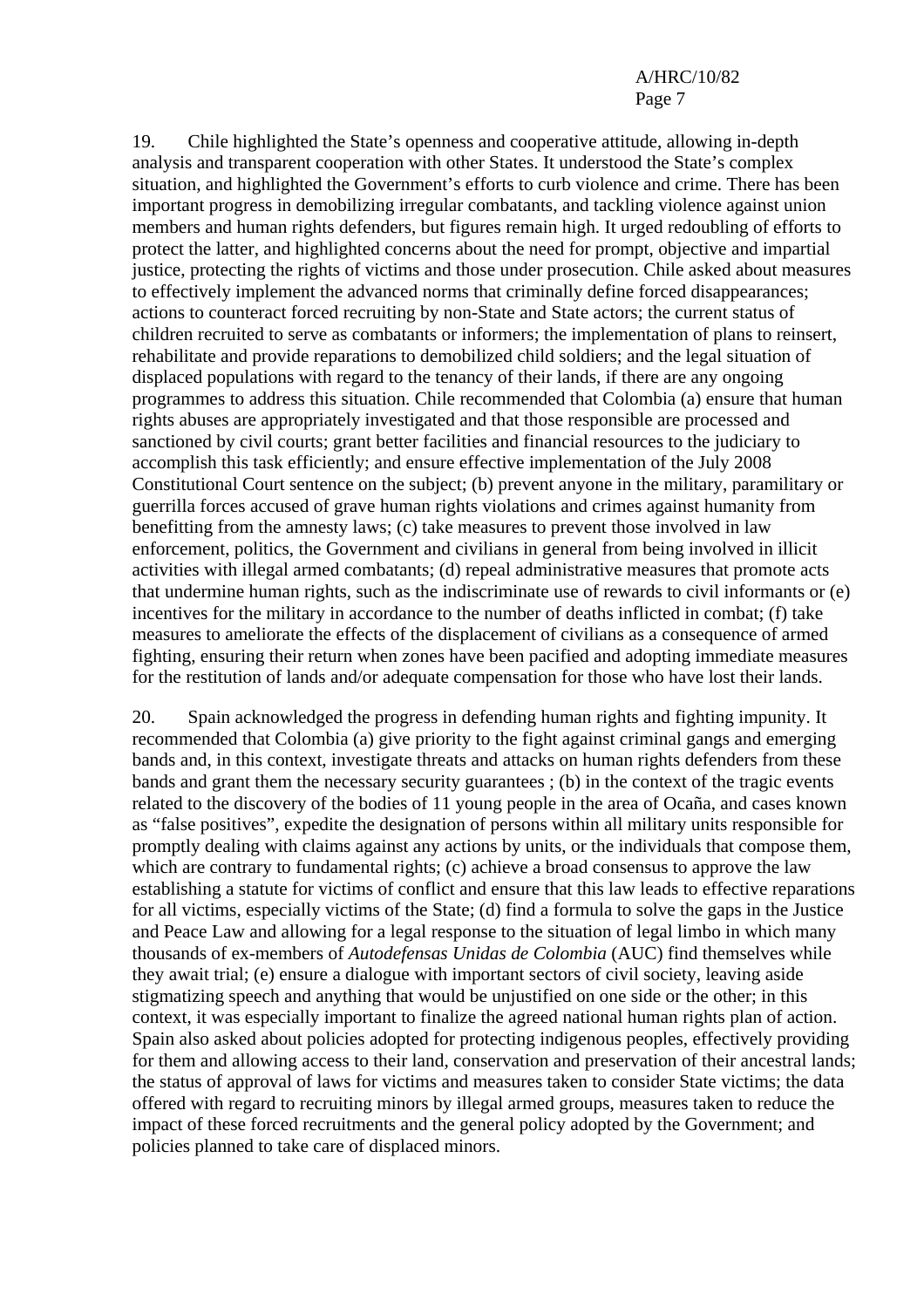21. Norway welcomed the high number of human rights treaties ratified by the State. It remained concerned about the situation of human rights defenders, citing also the concerns of the High Commissioner for Human Rights about their vulnerability, and that of trade unionists, journalists and public officials who are stigmatized and often targeted or threatened for their work. Norway recommended that (a) the Government, at the highest level, forcefully denounce attacks against human rights defenders and that State authorities give human rights defenders legitimacy and recognition through supportive statements; and (b) crimes and violations against human rights defenders be effectively investigated and prosecuted, and that those responsible be punished.

22. Argentina acknowledged the State's efforts in human rights, globally and regionally, highlighting policies to fight paramilitary groups, and welcoming programmes for children recruited by illegal armed groups. It valued the open invitation to special procedures and the increasingly extensive inclusion of civil society in the design and implementation of national policies on human rights. It recognized the establishment of the Observatory for Gender Issues. It applauded that the recently adopted Justice and Peace Law includes principles on the right to truth, justice, preservation of historical memory and collective reparation of victims. Argentina recommended that Colombia (a) consider the possibility of implementing free primary education; (b) consider the possibility of ratifying the International Convention for the Protection of All Persons from Enforced Disappearance; and (c) accept the jurisdiction of the related Committee.

23. Mexico applauded Colombia for its constitutional and institutional framework on human rights, the relevant international instruments ratified and the transparency with which it identified its human rights challenges and the measures to deal with them. It noted from the reports that the Ombudsman, the State Procurator, the Constitutional Tribunal and the Supreme Court have been key players in human rights, and hoped that the country continues to strengthen these institutions and their independence. It also acknowledged the work of human rights defenders, judges, professors, journalists and unions as vital elements for the functioning of the rule of law. It said it trusts Colombia will not spare any effort to protect and guarantee the rights of victims of forced displacement, particularly women and children. It acknowledged the agreement reached by the Government and civil society on the need for prompt, objective and impartial justice, protecting the rights of victims, those prosecuted and society, to ensure that justice, truth and reparations are met in cases of homicide, massacre, kidnapping, torture and forced disappearances. Mexico recommended that Colombia (a) continue consolidating its policy of total attention to victims and family members of human rights violations, in keeping with international standards; (b) consider withdrawing the declaration regarding article 124 of the Rome Statute; (c) consider the ratification of the Convention for the Protection of all Persons against Enforced Disappearance and (d) the Optional Protocol to the Convention against Torture; (e) also put into effect the declaration of article 22 of that Convention; and (f) consider the visits by the special rapporteurs on human rights defenders, extrajudicial, summary or arbitrary executions, independence of judges and lawyers, and the Working Group on Arbitrary Detention.

24. Turkey noted that, in spite of its security challenges, Colombia had made steady progress over the years in governance, rule of law and peace. It appreciated the open-door policy pursued in cooperation with international and regional mechanisms, and (a) encouraged the Government to continue its close cooperation with OHCHR. Turkey welcomed the establishment of the victim and witness protection programme under the Justice and Peace Law and (b) encouraged the Government to continue to strengthen this programme and allocate sufficient resources. Turkey recommended that Colombia (c) intensify its efforts to address the issue of impunity. It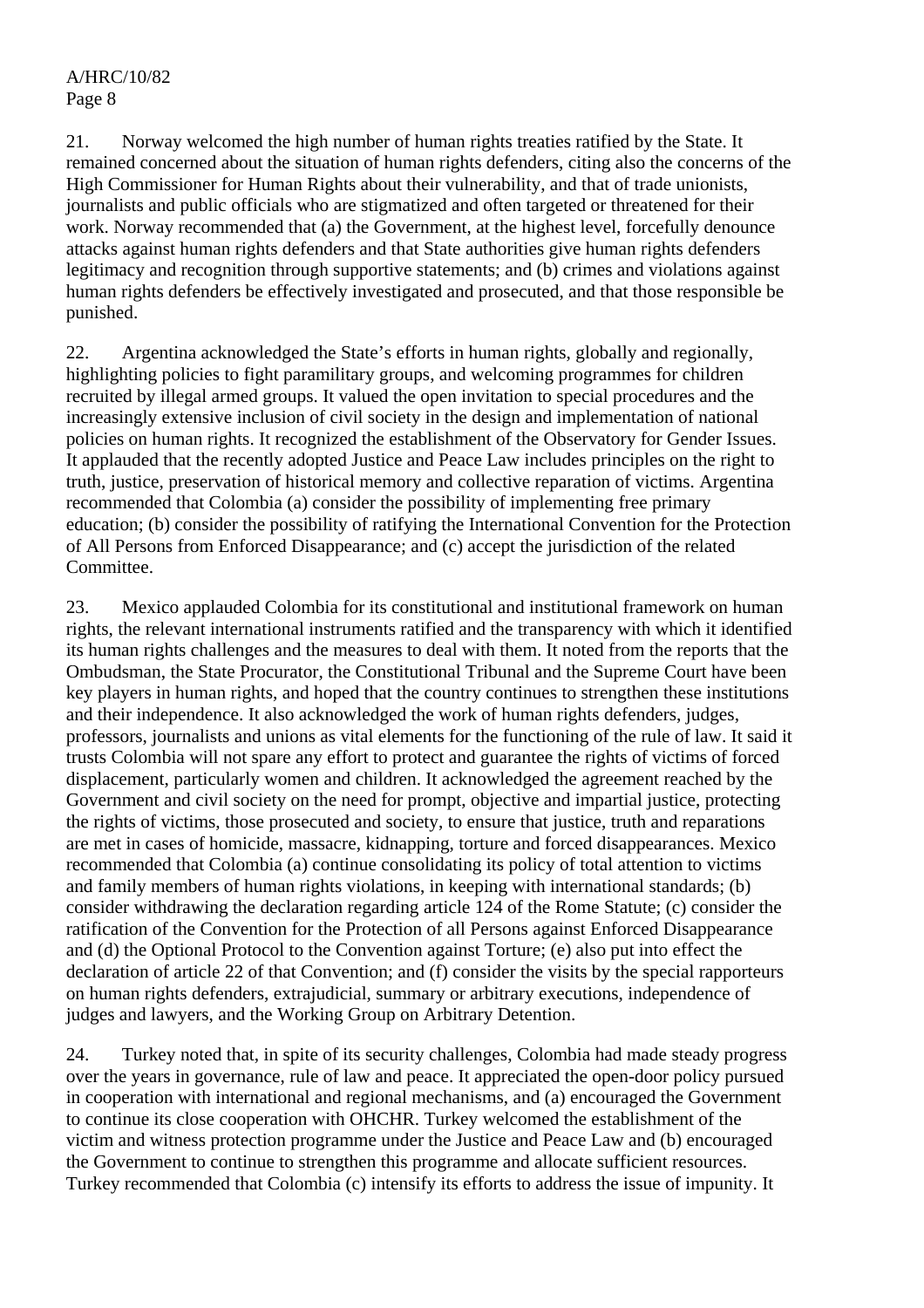asked whether the draft national plan of action on human rights envisages further measures to combat impunity and whether the new adversary criminal system had proved useful in handling the backlog of criminal cases.

25. Sweden noted the many non-governmental organizations represented at the review, demonstrating the readiness of the Government to engage actively with civil society. It noted, however, reports of human rights defenders, union activists and journalists being threatened, abducted or even killed, and therefore recommended that Colombia (a) intensify efforts to bring down the high number of enforced disappearances and kidnappings in the country, with particular attention to indigenous human rights defenders. Welcoming the work of the Government in drawing up a national action plan on human rights and international humanitarian law, it sought information on its implementation, and recommended (b) that efforts be intensified to complete the work on the plan in accordance with the recommendation from OHCHR, with particular attention to efforts to improve the situation of sexual violence against women. Welcoming efforts to end extrajudicial killings by illegal armed groups and the military, Sweden remained concerned by the continued serious breaches of international humanitarian law by paramilitary groups and guerrilla organizations. It asked about specific measures, and recommended that the Government (c) take all necessary measures to increase its efficiency in investigating and preventing extrajudicial killings.

26. The Philippines congratulated Colombia for the impressive decrease in violence indicated in the national report. It noted the comprehensive human rights and international humanitarian law policy, and pointed out that Colombia needs the continued constructive support and assistance of the international community to improve the promotion and protection of human rights. The Philippines recommended that Colombia (a) enhance human rights education programmes for citizens and the armed forces to promote a culture of peace and respect for human rights.

27. France stated that significant progress had been made in human rights. It was pleased that Colombia is party to the majority of conventions and at the establishment of formal dialogue with the European Union on human rights. It noted that the number of internally displaced persons in 2008 has grown, despite measures taken, and asked about conclusions drawn from the results of the current policy and about additional measures taken. It noted also that the Justice and Peace Law made possible the demobilization of about 31,000 paramilitaries and a considerable reduction in violence, but was concerned at the low rate of criminal prosecutions and that the rights of victims to justice, truth and reparations was not sufficiently integrated. It asked how the rights of victims would be specifically addressed. France recommended that Colombia (a) reopen dialogue with the representatives of civil society organizations to allow coordinated and rapid implementation of the National Plan of Action on Human Rights and International Humanitarian Law; (b) take effective measures to significantly reduce the number of extrajudicial executions and bring those responsible before civil jurisdictions; and (c) recognize and guarantee the legitimacy of the work of human rights defenders, as that of trade unions workers and journalists, and ensure their protection and that the violations of their rights are prosecuted. It noted the State's commitment to ratifying the Convention on Enforced Disappearance and hoped it would do so rapidly.

28. Guatemala recognized the efforts to promote and protect human rights and fundamental freedoms. It noted several initiatives regarding Afro-Colombian and indigenous peoples, and that the Government recognized remaining challenges. It asked about the strengthening of the process of recognizing, promoting and raising awareness of the rights of Afro-descendent and indigenous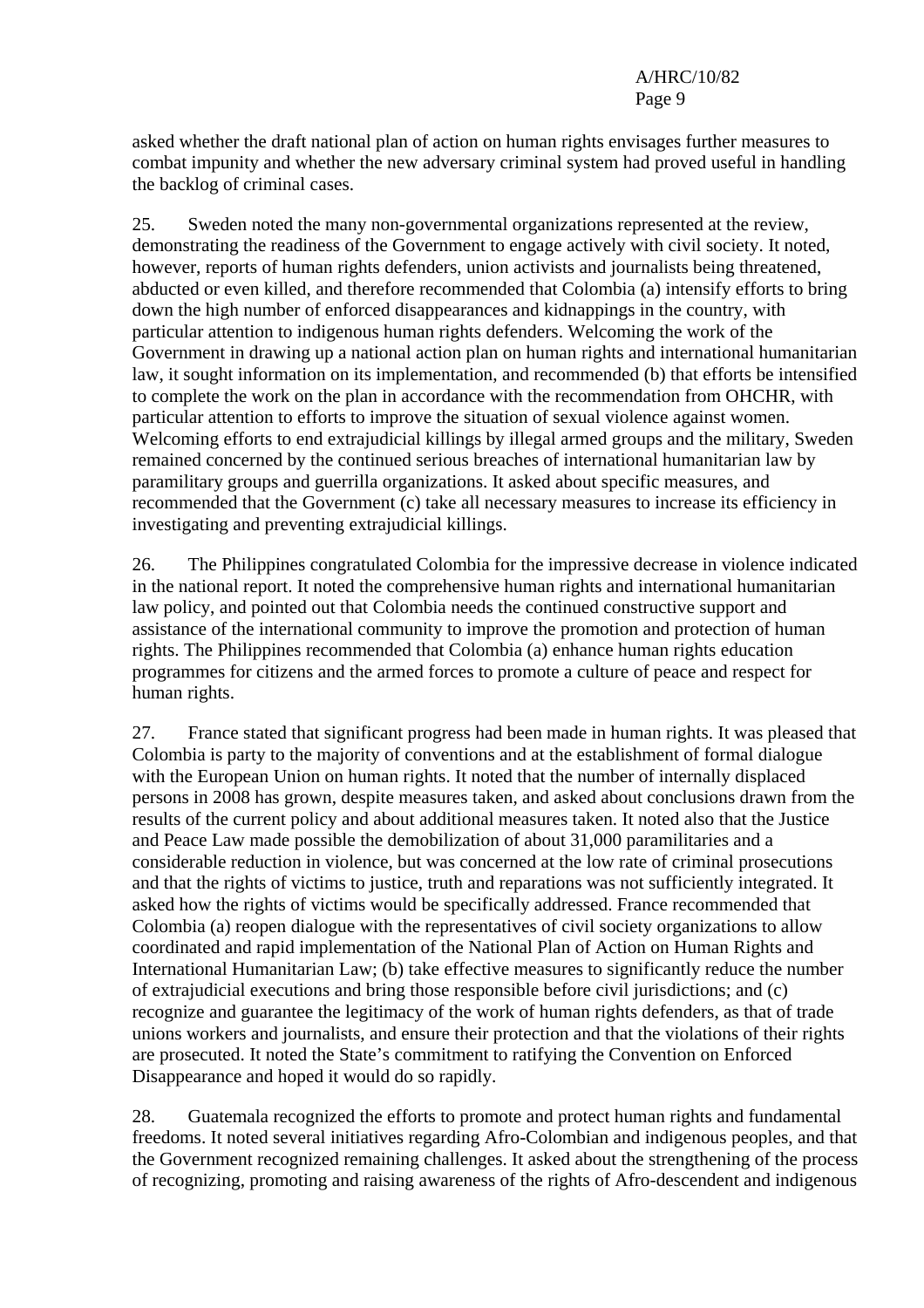peoples, and for information on their representation in politics. It noted the Defence Ministry directives for the protection of the rights of Afro-descendents and indigenous peoples, and asked for more information.

29. Cuba stated that it shared a wealth of experience in working with Colombia in the Movement of Non-Aligned Countries and in other international forums. It was aware of the difficult situation of endemic violence that had affected the country for a very long time, and expressed its desire that Colombia find a path to national reconciliation and peace, counting on the support of Cuba. Noting that Colombia reported a number of actions towards measuring economic, social and cultural rights, with a view to fully and universally guaranteeing them, Cuba asked for more details on the Programme for the Follow-up and Evaluation of Public Policies on Human Rights, and what progress had been achieved in elaborating indicators on economic, social and cultural rights by the Inter-institutional Group established to this end in 2005. Cuba recommended that Colombia (a) consider the timely ratification of the Convention on Enforced Disappearance.

30. Switzerland stated that the State understands that security policy must be paired with full respect for human rights and international law and recognized that important measures have been taken, but it encouraged the authorities (a) to strengthen the judiciary and guarantee its independence; the (b) National Commission for Reparation and Reconciliation and the Working Group on Historical Memory to intensify their work in order to fully clarify past crimes and give voice to the victims. It also recommended that Colombia (c) investigate all cases of disappearances and homicides under civil courts and punish those responsible, and to this effect, strengthen the human rights unit of the *Fiscalía General de la Nación*; (d) apply directives for performance evaluation and operational results in the armed forces, giving priority to the number of people demobilized or captured as opposed to the number of those killed; (e) strengthen the national plan for the search for missing persons; (f) that high-ranking State officials publicly express the recognition of the importance of the role played by human rights defenders, in order to support and protect the legitimate work of human rights defenders and trade union workers; (g) step up its efforts to dismantle the new armed groups that have emerged since the demobilization of the paramilitaries; (h) that the judiciary continue its investigations on alleged links between State agents and paramilitaries; (i) that former paramilitary commanders continue to be heard within the framework of the application of the Justice and Peace Law ; (j) that Colombian justice complete its work to establish the truth, putting an end to impunity and protect human rights; and (k) improve the text of the draft Law for Victims to include victims of State agents, in keeping with the recommendations of the United Nations. It asked about measures to reduce the tremendous vulnerability of women in indigenous and Afro-Colombian communities and measures designed to reduce the re-emergence of the phenomenon of forced displacements.

31. Algeria recommended that Colombia (a) continue, with the support of the international community, to do everything to protect its population against all forms of human rights violations committed by illegal armed groups. In relation to the worrying issue of the use of antipersonnel landmines by illegal armed groups, Algeria recommended that it (b) continue, in cooperation with the relevant international organizations, to implement its commitments as listed in paragraph 42 of its national report. On measures to protect the rights of persons belonging to vulnerable groups, particularly displaced persons, women and children, Algeria recommended that it (c) continue to implement its commitment as described in paragraphs 67, 71 and 76 of the national report.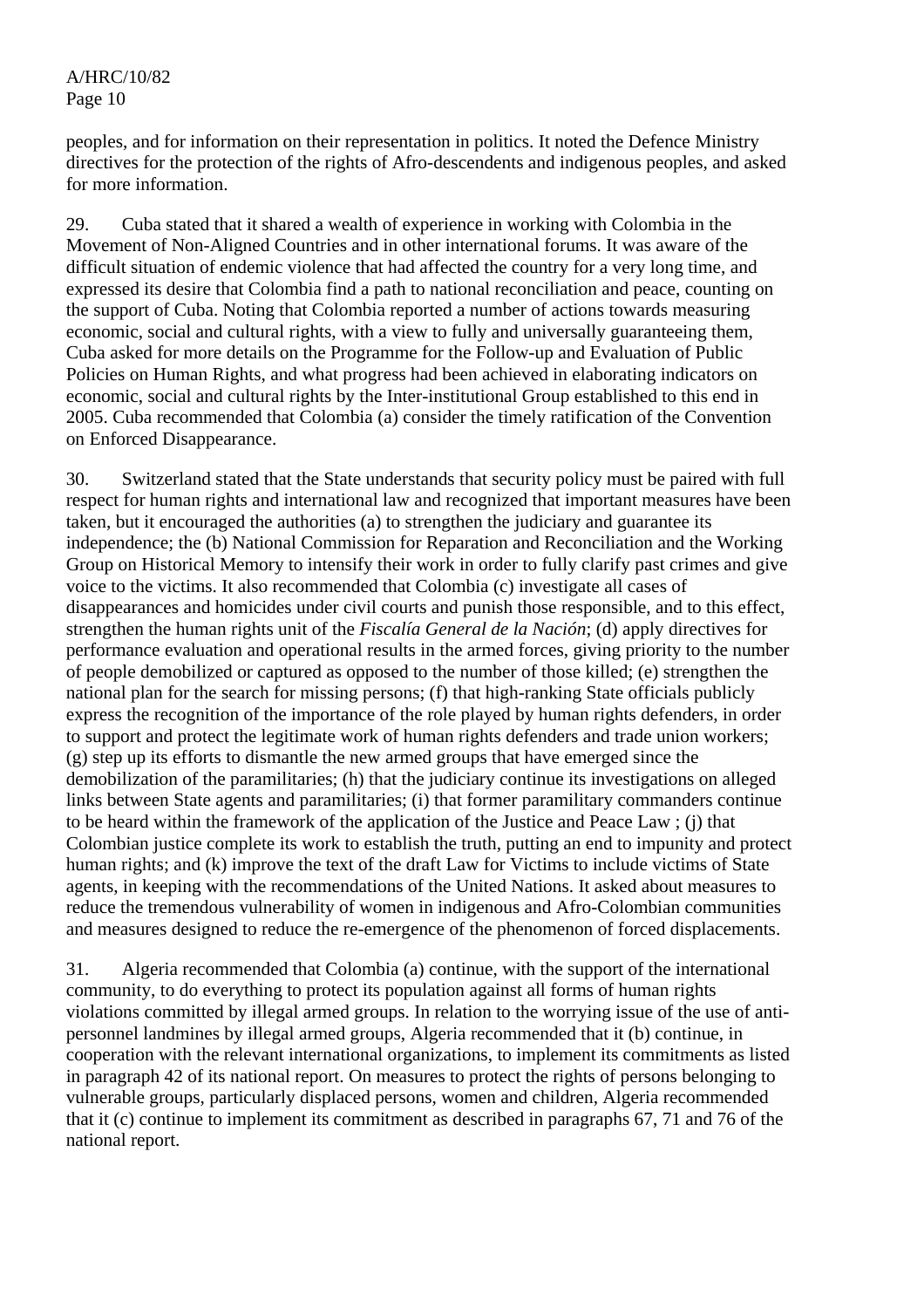32. The Netherlands stated that almost all violations of human rights and international humanitarian law were due to the ongoing armed conflict. It felt that the Government takes its human rights obligations seriously and commended it for a number of past achievements in this regard. Expressing concern about the emergence of new illegal armed groups and about the changes in strategy of some old ones, such as FARC, engaging mainly or only in criminal activities, particularly their use of anti-personnel mines, it asked about the Government's policy of curbing the influence of such groups on the civilian population. Noting substantial improvements in fighting impunity in the context of national reconciliation, it asked for elaboration of indicators on the fight against impunity on a basic level, such as in the numbers of accusations, investigations, trials and convictions. Expressing its shock at the recent news of the killing of innocent young men by security forces and who were said to be guerrilla fighters and presented as a success in the fight against the guerrilla, the Netherlands was impressed with the extent of the initial measures taken by the Government, such as the dismissal of many officers. It recommended that Colombia (a) continue the investigation and prosecution of the persons responsible for these crimes; and that the Government (b) continue a constructive dialogue with human rights non-governmental organizations, especially given the current polarization between the two.

33. Austria noted that, while recruitment of children by the armed forces is prohibited by law, the phenomenon still exists, in particular in rural communities, with indigenous children. Austria asked about reasons for the difficulties in implementing Government policies and about measures designed to improve the situation, and for information on the work of the Intersectorial Commission. Austria recommended that Colombia (a) take all necessary steps to ensure the recovery, rehabilitation and reintegration of child soldiers and to address the underlying exclusion and marginality that makes rural children particularly vulnerable to recruitment by armed groups; and(b) increase efforts to address the question of sexual violence of children, particularly in rural areas and to develop effective data collection with regard to sexual and physical abuse of children to ensure that adequate reports, policing and juridical measures are in place. Concerned about the high number of internally displaced persons and lack of protection for the physical safety of their leaders, Austria welcomed efforts to tackle the problem and the constructive role of the Constitutional Court, but recommended that Colombia (c) increase efforts to end impunity of those responsible for forced displacement, and intensify security measures for communities of internally displaced persons, particularly by protecting their property rights. Austria recommended that (d) recommendations of the OHCHR field office be fully implemented as a means to contribute to the improvement of the human rights situation on the ground.

34. Albania stated that the human rights situation cannot be considered separately from the great historical difficulties Colombia has had to face. It congratulated Colombia on the progress made since 2002 but stated that the real difficulties do not mean the State is not responsible for protecting its citizens and are no justification for State forces acting outside the law, against the principles of the State's modern Constitution. It recommended that Colombia (a) do everything possible, in the territories under its jurisdiction, to protect human rights defenders, trade unions workers and journalists, and take necessary political measures to protect them and respect their human rights.

35. Denmark noted that the situation is highly complex and security concerns are significant. It expressed concerns about the security situation for indigenous peoples, given that an alarming percentage has been killed in recent years. Despite legislation on consultations with indigenous peoples concerning laws and distribution and use of indigenous land, in practice consultation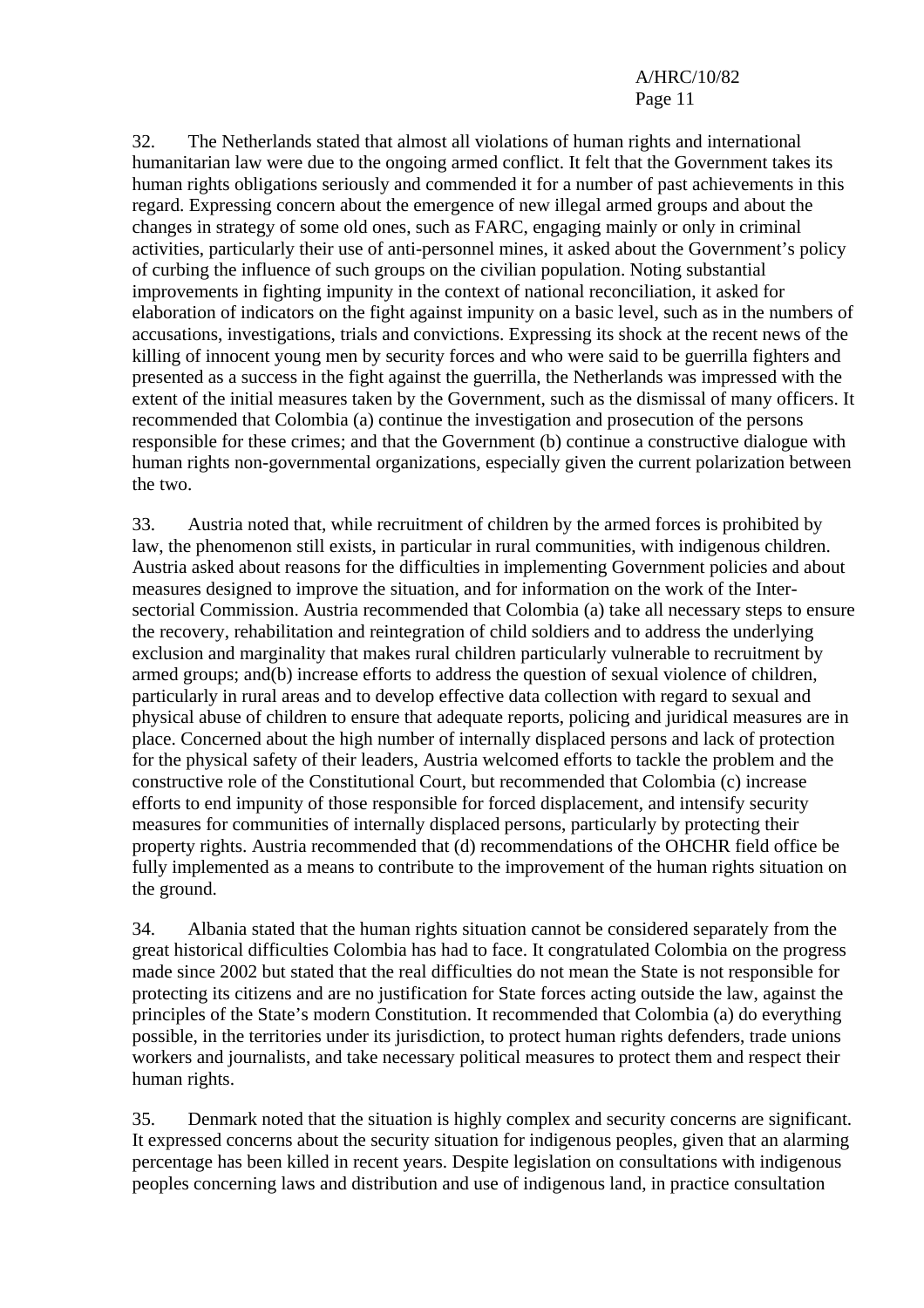often are not held. Denmark asked what the Government intends to do to ensure that consultations take place. It asked what the Government intends to do to ensure that the continuing and widespread use of torture by security forces is effectively eradicated. It asked if the establishment of an independent national preventive human rights mechanism could play a pivotal role. Regarding increased judicial actions on human rights violations in relation to trade unionists, Denmark noted that, despite the efforts of the Government, information seems to show that killings of trade unionists have increased in recent years, and asked whether the Government plans to take further measures to prevent them. Denmark recommended that Colombia (a) step up efforts to protect its indigenous peoples and install an effective system of consultations with indigenous peoples; (b) increase efforts to fight torture; (c) ratify the Optional Protocol to the Convention against Torture and establish a national preventive mechanism; and (d) step up efforts to protect trade unionists.

36. Peru congratulated Colombia on its cooperation with special procedures, having extended them an open invitation and received visits by several mandate-holders. It acknowledged recent achievements, such as the freeing of hostages and the decisive fight against impunity, hoping these efforts will not only be maintained but strengthened in coming months so that Colombia may consolidate these successes in the short term. It requested information on recent efforts, including legislative measures, to implement a system of compensation and reparations for victims of violence.

37. Slovenia commended the State's ratification of the most important human rights instruments and for having adopted laws to implement its international obligations, but expressed concern at the gap between legislation and its implementation. Following the concern expressed by the Human Rights Committee in 2004 that Colombia does not allow conscientious objection to military service, Slovenia recommended that Colombia (a) recognize this right in law and practice and ensure that recruitment methods allow it. The State should guarantee that conscientious objectors are able to opt for alternative service, the duration of which would not have punitive effects. It expressed concern about the recruitment of children, with the forced recruitment of minors by the guerrilla and the paramilitaries estimated at 14,000 minors, citing the worrying situation in Medellin. It asked the delegation for an update on a request for transitional measures made in 2005 to the Inter-American Commission on Human Rights. It expressed concern that the demobilization process of the paramilitaries had reportedly failed to hand over a large number of children for their reintegration into society, and recommended that the Government (b) address the issue of unaccounted for children and guarantee free primary education as a preventive measure against such recruitments. Concerned also about the alleged use of children by State security forces in military intelligence activities and through programmes such as "Soldiers for a day", it recommended (c) its cessation, in compliance with a recommendation by the Committee on the Rights of the Child in 2006. It expressed concern at the extent of impunity, particularly for those responsible for child recruitment. It hoped to see the new draft legislation on reparations for victims of the armed conflict as fully comprehensive and non-discriminatory between victims of State agents and non-State actors, in line with the United Nations Basic Principles and Guidelines on the Right to a Remedy and Reparation and the recommendations made by the Inter-American Commission on Human Rights to Colombia. It congratulated Colombia on having being reviewed on the historic day of the sixtieth anniversary of the Universal Declaration of Human Rights.

38. Germany asked about plans to ensure the prohibition of extrajudicial killings and executions is enforced at the operational level. It also asked about specific measures to prevent public forces from using sexual violence in the context of armed conflicts. Germany asked about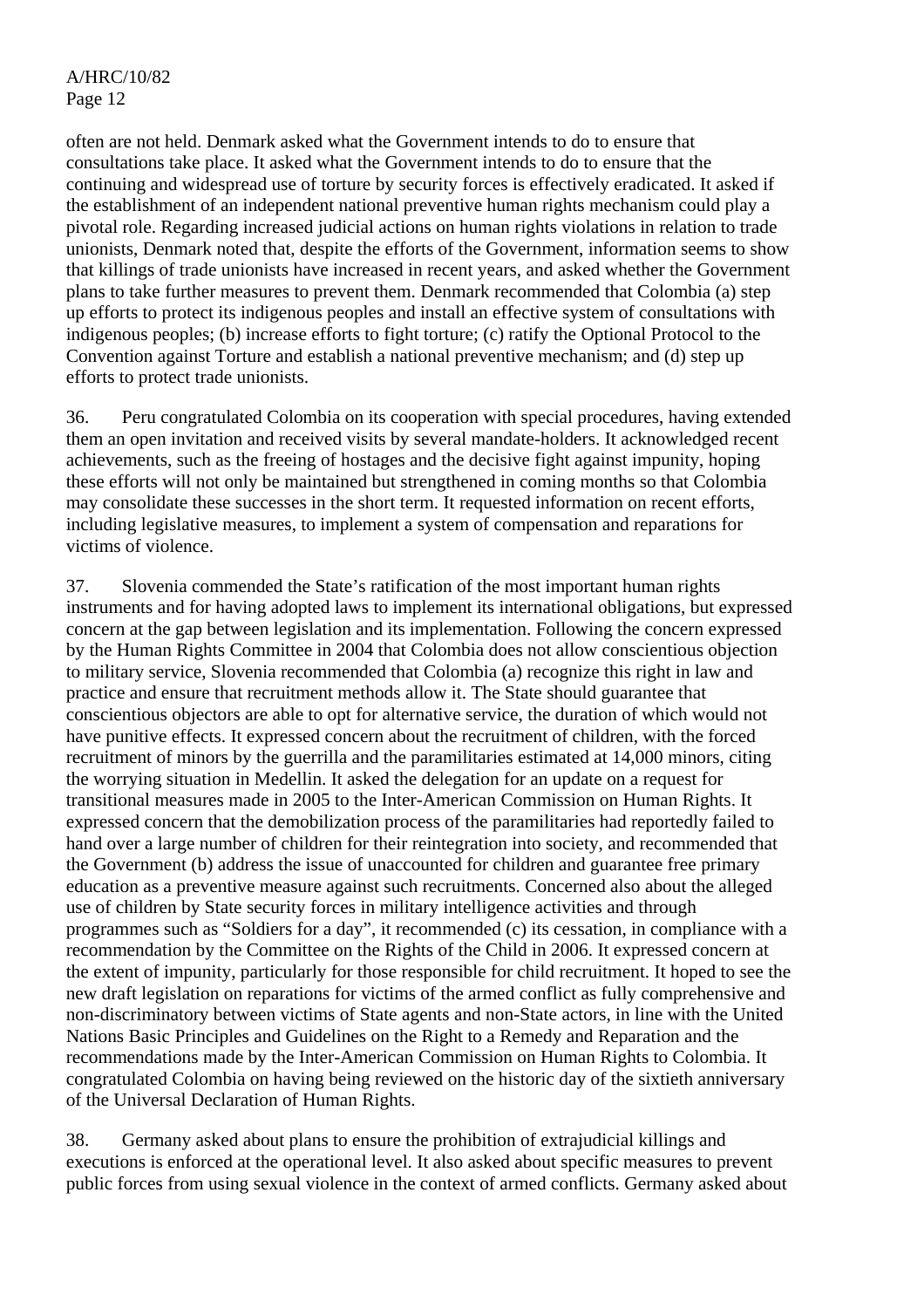measures envisioned to grant internally displaced persons the full exercise of their human rights. It recommended that (a) better protection be provided to human rights defenders, particularly in rural areas, and fostering dialogue between the Government and human rights organizations, using if necessary the mediation of the local OHCHR office.

39. Pakistan appreciated the broad consultations undertaken with civil society in the preparation of the national report. It noted that, despite challenges, Colombia has made progress in a number of areas and highlighted the Government's commitment to upholding and respecting human rights at all levels of public authority. Pakistan noted that the Council and the international community should support the Government of Colombia in its efforts to address challenges to the protection and promotion of human rights.

40. The Czech Republic recommended, in relation to the high numbers of threats and attacks against human rights defenders, (a) the adoption of further measures to ensure effective protection of their personal safety, elimination of impunity of perpetrators of crimes against them, the adoption of concrete steps against their stigmatization and the promotion of awarenessraising programmes for the public and officials about the importance and legitimacy of human rights advocacy. It asked about specific measures to protect the rights of children of detainees/prisoners and of children from rural areas. The Czech Republic recommended (b) the adoption of concrete measures to ensure universal access to quality primary education; (c) adopting measures to ensure effective national birth registration, including through programmes of mobile registration units and registration of those without documentation; (d) timely cooperation with the monitoring mechanism based on the Security Council resolution 1612 (2005) and adoption of concrete measures to prevent and punish all kinds of recruitment or use of children in armed conflict; (e) accession to the Optional Protocol to the Convention against Torture and the establishment of a national preventive mechanism accordingly. The Czech Republic acknowledged recent positive changes in legislation regarding the rights of persons of minority sexual orientation or gender identity. It recommended (f) conducting public awarenessraising campaigns against social prejudices and for upholding the principle of equality and nondiscrimination regardless of sexual orientation and/or gender identity. It welcomed the issuance of a standing invitation to special procedures and recommended (g) its thorough and timely implementation.

41. Japan applauded the Government's efforts to improve public security, crucial to the protection of the right to life for all citizens. It requested more efforts to improve the country's human rights situation, including to prevent forced disappearances and kidnappings and to protect the human rights of indigenous peoples. It welcomed the enforcement of the 2006 Colombian Law on Children and Adolescents to protect the rights of children and youths and to stop sexual exploitation and child labour, but asked how much it has worked, given continuing serious human rights violations against girls. It expressed continued support for efforts to tackle various human rights issues, including measures to improve the situation of internally displaced persons, the socially vulnerable and education and to deal with anti-personnel land mines. As president of the Group of 24, Japan said it wished to lead the international community's efforts to build peace in Colombia.

42. Portugal noted the concerns raised by the Representative of the Secretary-General on internally displaced persons on the reintegration of demobilized people, possible impunity and the low return of internally displaced persons. Portugal asked about measures to overcome this situation. It recommended (a) prosecuting perpetrators of forced displacement independently of other possible crimes and human rights violations, instead of considering it an accessory fact or a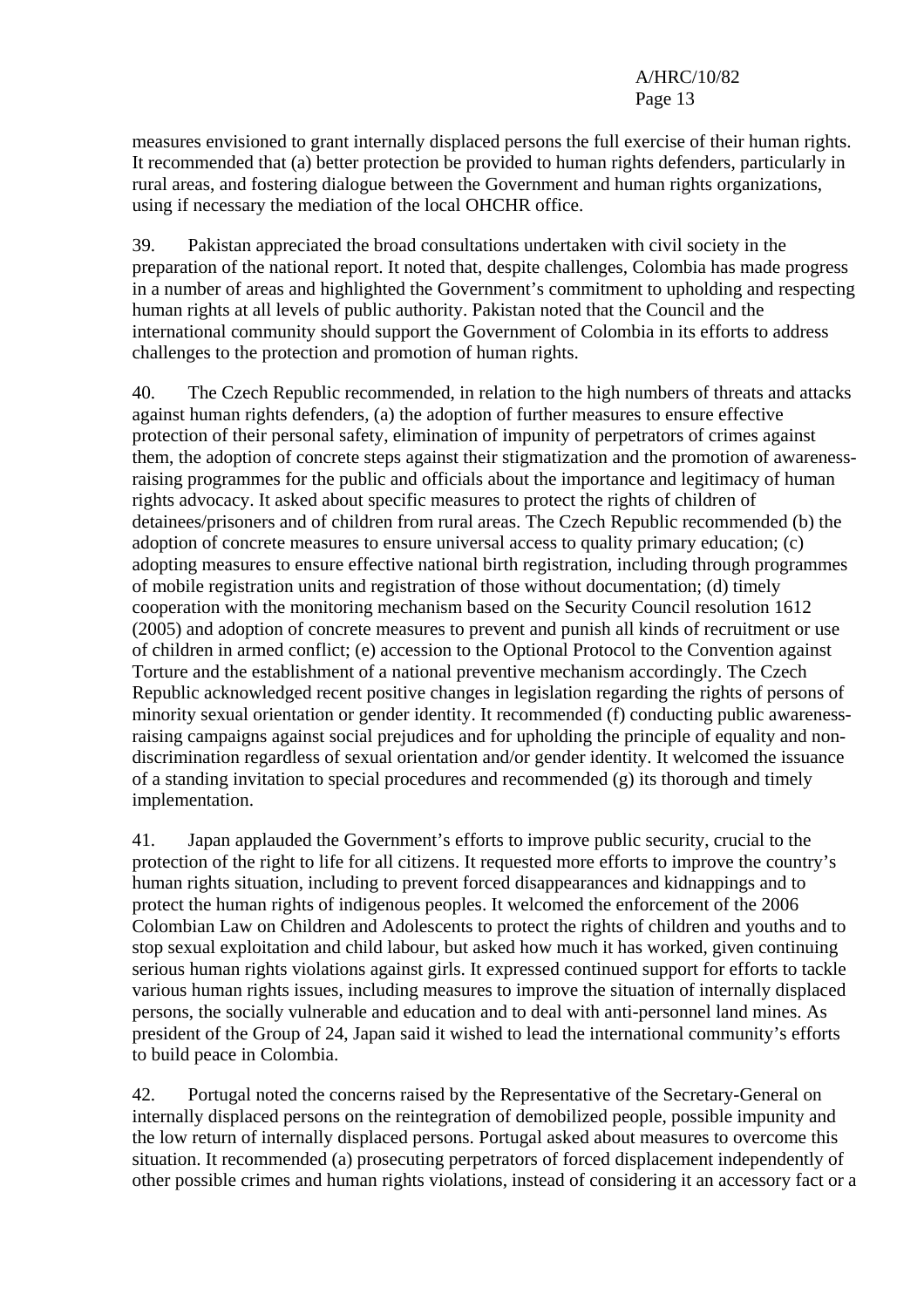simple consequence of armed conflict. Portugal also recommended (b) measures to ensure that the military justice system does not claim jurisdiction in human rights cases involving members of the security forces.

43. Brazil stressed its support for the efforts of the Government and civil society to strengthen democracy and the rule of law in the face of a deep-rooted history of violence. It stated that Colombia recognizes that the rule of law is a necessary precondition for the development and promotion of human rights and that there can be no security without human rights. The fight against armed illegal groups must be won. Brazil emphasized the prevention, investigation and punishment of members of law enforcement and security forces for abuses. It applauded the progress made, and acknowledged the efforts to guarantee the independence of the judiciary to fight impunity and punish those responsible for violations. It said that the passage of legislation on reparations for victims of the Colombian conflict would be significant progress. These actions will guarantee enjoyment of civil and political rights, but these rights are only sustainable if accompanied by efforts in economic, social and cultural rights. It firmly backed and encouraged the fight against poverty. Brazil asked about further measures to guarantee that public security forces respect human rights; how civil society can contribute more to guaranteeing rights; and whether, under the mandate of the universal periodic review, there were specific areas in which technical assistance would be welcome. It recommended that Colombia (a) increase social and economic initiatives to reinforce the full enjoyment of human rights by internally displaced persons, in particular minorities, such as indigenous peoples and Afrodescendents; (b) expand access to education by offering free public primary education; (c) continue efforts to combat impunity and human rights violations, and achieving the voluntary human rights goals approved by the Council in its resolution 9/12.

44. India welcomed two initiatives taken by the Government related to the National Plan for Education in Human Rights implemented by the Ministry of Education and the Policy for Human Rights and International Humanitarian Law for the Armed Forces adopted by the Ministry of Defence. It commended Colombia for its efforts to integrate the study of human rights into its education system and law enforcement agencies. India noted the establishment of the Office of the Ombudsman at the regional and municipal levels and requested more information on the work of this network, which encompasses 1,102 Ombudsmen offices across the country. India asked whether the mandate of the office of the Ombudsman is different from that of a national human rights institution in full compliance with the Paris Principles.

45. Canada noted the Government's willingness to engage constructively on improving the human rights condition of its people, and expressed support for the significant ongoing efforts in this regard. Nonetheless, it believed that the ongoing internal armed conflict continues to foster conditions for serious human rights violations and abuse. Canada recommended that the Government (a) fully prosecute extrajudicial killings, enforced disappearances and forced displacements and take strong action to stop their occurrence. Commending its success in demobilizing paramilitary groups, Canada expressed concern that some continued to operate and commit atrocities. It recommended that the Government (b) further reinforce its efforts to immediately disband and disarm all paramilitary groups, including those that regrouped under different guises, and hold them accountable for their actions. Recognizing Colombia's search for peace and reconciliation and its efforts to address claims by victims for truth, justice and reparations, Canada recommended that the Government (c) ensure all legislation and programmes in the Justice and Peace process comply with international standards. Commending its increased efforts to protect people from human rights abuses, Canada recommended that the Government (d) take greater measures to ensure the safety of all its people, including directly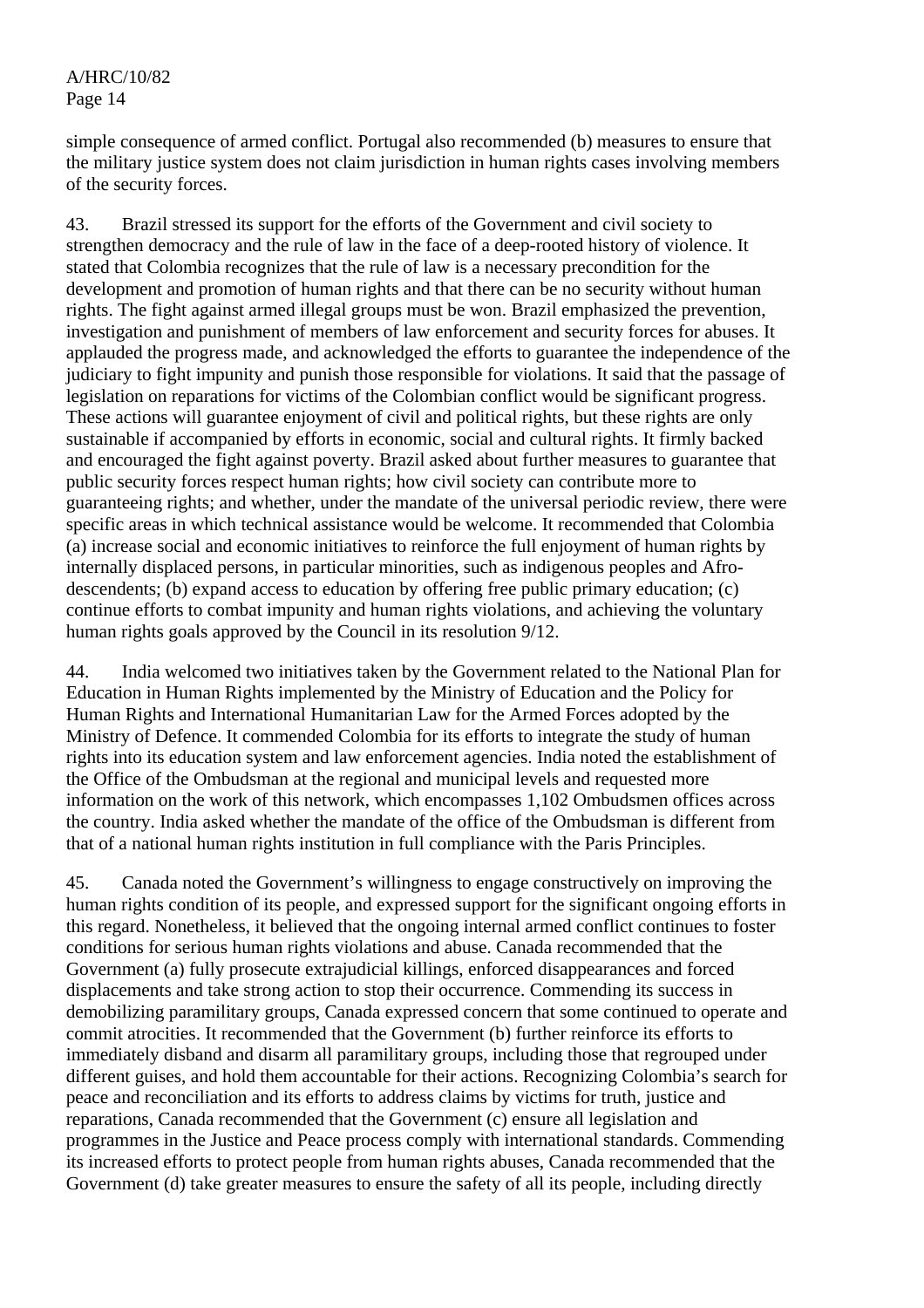targeted groups such as human rights defenders, community leaders, journalists and trade unionists. Commending the efforts to address the particular situations of women, children and indigenous groups, Canada noted that these groups continue to be the most affected by the conflict. It recommended that Colombia (e) continue to work constructively with the United Nations on the implementation of the monitoring and reporting mechanism of Security Council resolution 1612 (2005) on children and armed conflict; (f) address gender-based violence more broadly, in the spirit of Security Council resolution 1820 (2008) on women, peace and security; and (g) follow up on the recommendations made by the Special Rapporteur on the situation of human rights and fundamental freedoms of indigenous peoples in 2004. Canada noted that Colombia has one of the most progressive constitutions of any country, reflective of its commitment to the protection of human rights, the rule of law, equality and justice, and commended its efforts towards these ends.

46. Malaysia noted that, despite the challenges and daunting obstacles, more could be done, and recommended (a) considering extending the network of Government services for the delivery of socio-economic and development aid to rural areas. It recommended that Colombia (b) continue its efforts in seeking to break the linkages between elements of the armed forces, State security forces and illegal paramilitary groups; (c) take stronger measures to address the problem of organized crimes and drug trafficking, in particular, to focus on the link between drug trafficking and trafficking in women and girls; and (d) accept the recommendation of the Committee on the Rights of the Child that Colombia seek technical assistance from, inter alia, OHCHR and UNICEF, in areas including juvenile justice, rehabilitation, repatriations, police training and the social reintegration of demobilized child soldiers and child victims of landmines.

47. Azerbaijan congratulated Colombia on the comprehensive methodology adopted in the review process, particularly the use of a webpage to conduct consultations. It stated that the approach clearly demonstrates the Government's will to comply with its human rights obligations, noting, inter alia, its standing invitation to all mandate-holders. It should be borne in mind that Colombia has suffered from internal armed conflict over decades and that illegal armed groups involved in drug trafficking and associated with local and international networks of organized crime continue to affect negatively the human rights situation. It welcomed the Government's efforts to demobilize the illegal armed groups and to protect the public, and noted the progress made. It also noted the steps taken against torture and enforced disappearances, particularly the creation of the emergency search mechanism for missing persons, the establishment of a commission for the search for missing persons comprising Government and civil society entities, and the adoption of the human rights and humanitarian law policy by the Ministry of Defence in line with the recommendations of OHCHR to guide the police and army during operations. It encouraged Colombia to ratify the Convention for the Protection of all Persons against Enforced Disappearance and asked about further measures the Government envisages to ensure the practical implementation of legal processes in this field. It noted that Colombia has a comprehensive policy to fight impunity and noted with satisfaction the programmes and strategies to improve women's and children's human rights, as well as progress in education and combating poverty. It recommended that Colombia (a) continue its efforts to ensure the protection of all human rights defenders and reporters and welcomed the Protection Programme of the Ministry of the Interior with the involvement of civil society and an increased budget. It also asked for information on measures taken to combat human trafficking, especially in women and girls.

48. China expressed appreciation for the State's efforts to adopt a presidential human rights and humanitarian law programme and for setting up human rights departments in ministries. It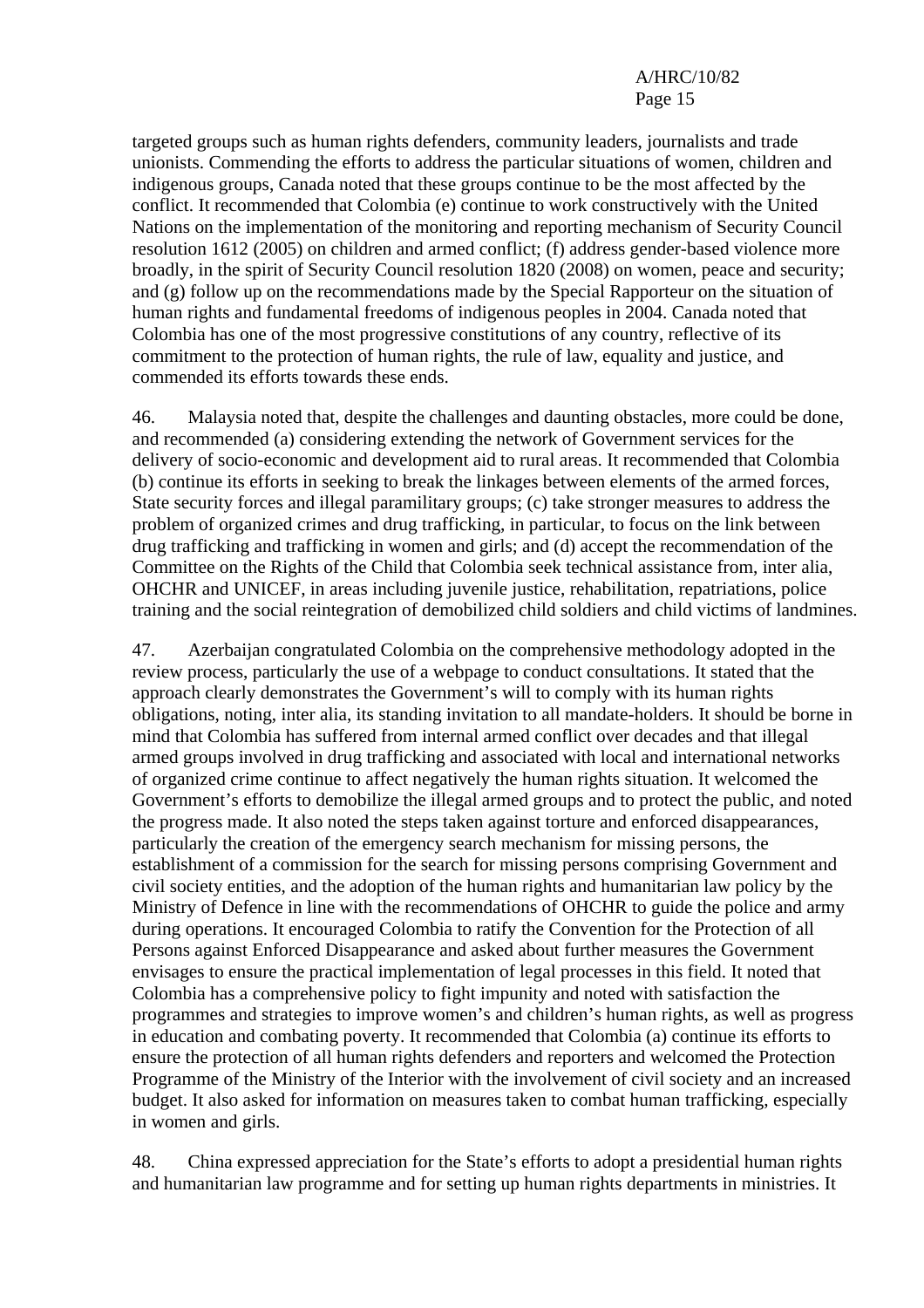cited the national plan of action on human rights and international humanitarian law and the national education plan for human rights, and stated that the Government has made great efforts in preventing violence, safeguarding security and in the field of education. It asked about specific measures to demobilize armed groups, existing challenges and aspects in which it wished assistance from the international community. Noting that forced displacement is the most widespread violation of human rights in Colombia, it cited Government measures to tackle it, which have won extensive acknowledgement. It asked for elaboration on specific measures to prevent displacement.

49. The United Kingdom welcomed the emphasis given by the Government to human rights issues and noted the progress made. It recommended that the Government (a) deepen its engagement with and support for civil society actors, human rights defenders and minority groups, and ensure their safety, with specific mechanisms in place if necessary, including through supportive public statements on the important role they play in democracy; (b) increase its efforts to tackle poverty and give its attention to the most vulnerable groups in society, including indigenous groups; (c) continue to take measures to tackle the influence of illegal groups, including FARC, ELN and new and reforming armed paramilitary groups such as the *Aguilas Negras*, and that it does so while conforming to international humanitarian law. It called for the immediate and unconditional release of all hostages held by illegal armed groups. Welcoming the decision to dismiss military personnel as a result of recent extrajudicial killings and other crimes, it urged the Government to address the ongoing problem of human rights violations attributed to members of its armed forces, which have no place in a democratic society. The United Kingdom noted there were at least 3 million internally displaced persons in Colombia and, while welcoming measures taken, recommended that (d) efforts be increased to address this serious problem, which causes much suffering to the individuals, families and communities affected. It applauded the essential work of OHCHR and the International Labour Organization in Bogota and urged the Government to continue to offer strong support to them and to provide regular public assessments and updates for the implementation of recommendations made in successive United Nations reports on human rights.

50. The Republic of Korea congratulated Colombia on the recent progress in raising awareness of human rights and restoring security throughout the country. It joined OHCHR, the Committee against Torture and the Human Rights Committee in expressing concerns over the deep-rooted culture of impunity and violations committed against internally displaced persons and human rights defenders. It called on the Government to seek technical assistance and capacity-building in areas related to criminal justice and police training from the international community. It noted the sincere efforts to promote gender equality and eliminate discrimination against women through equal opportunities legislation, including the 2000 Quota Act, and requested information on national measures to protect the human rights of Afro-Colombian and indigenous peoples, including economic, social and cultural rights.

51. Belgium stated that the reports before the Council showed the legal framework for the protection of human rights functioned relatively well and noted the adoption of the new doctrine for the armed forces with regard to the protection of human rights. It expressed concern about numerous allegations of extrajudicial executions, forced disappearances, acts of torture and mistreatment of prisoners, and that human rights defenders, including trade union workers, continue to suffer seriously from the conflict. Belgium attached considerable importance to combating impunity, saying that to complete reconciliation and achieve lasting peace, it was crucial to guarantee independent, impartial justice. The Colombian Supreme Court plays a particularly important role, and Belgium expressed concern at statements which might call into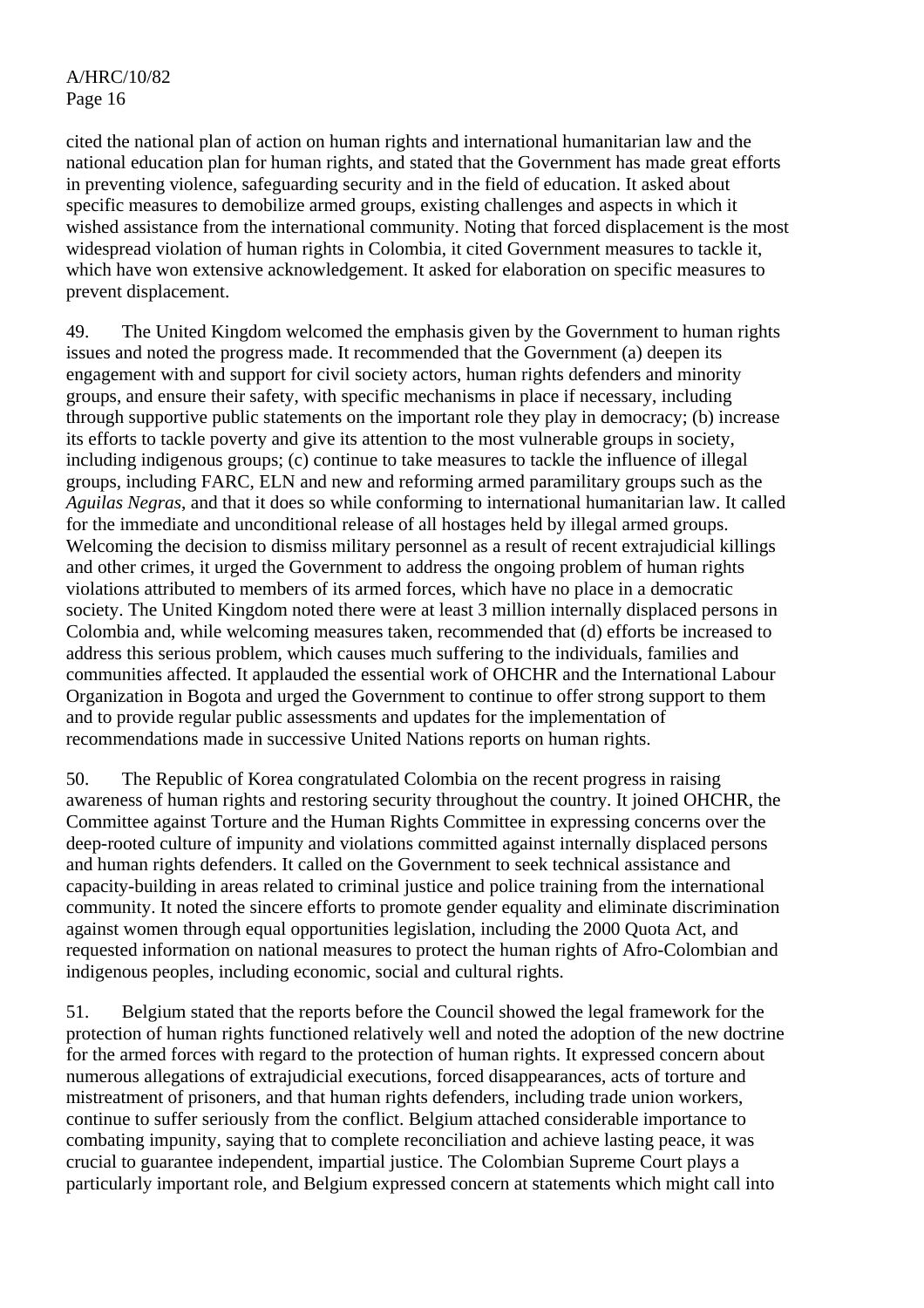question its independence and credibility. It recommended that Colombia (a) guarantee access to justice and the right to reparation for victims in a non-discriminatory way, in conformity with international standards; (b) take the necessary measures to guarantee the independence and the efficient functioning of the judicial system; and (c) guarantee the efficient implementation of the Justice and Peace Law, taking into account the clarifications given by the Constitutional Court.

52. South Africa noted that the rate of illiteracy among indigenous and Afro-Colombian groups is high and asked how the Government intends to address the disparities between indigenous and mainstream societies. It recommended (a) the acceleration of poverty alleviation programmes with a view to addressing the uneven distribution of wealth, access to health and the high level of social exclusion of indigenous and Afro-Colombian groups. It sought more information on how the Government intends to address the observation by the Committee on the Rights of the Child that the minimum age for marriage is too low.

53. Jamaica stated that it shared similar experiences with Colombia in addressing socioeconomic challenges at the national level, and applauded the efforts of the Government in human rights, notwithstanding the challenges faced, especially in combating crime and violence and in advancing social, economic and cultural rights. It noted steady, broad progress in response to some of these challenges, particularly the attention given to indigenous and Afro-Colombian groups, especially regarding their participation in the decision-making process, and expected that this would be further enhanced. It was pleased to note the emphasis on the attainment of the Millennium Development Goals and the advancement of human rights in Colombia. It stated that such a focus augured well for the realization of economic, social, cultural, civil and political rights, and merited commendation. Jamaica expected the international community to lend its support to Colombia as it seeks to provide an enabling environment for the full enjoyment of human rights.

54. Ireland recommended (a) full implementation of Presidential Directive 7 of 1999, and in particular that the Government give public recognition and support to human rights defenders, sanction those who make unsubstantiated allegations against human rights defenders, strengthen the protection programme and investigate and punish crimes against human rights defenders. It recommended (b) implementing the Constitutional Court order of May 2008 in relation to gender-based violence and, in particular, providing human rights protection for women victims of forced displacement; increasing measures to prevent sexual violence; and taking measures to ensure that those who use sexual violence are investigated and punished. Ireland expressed concerns about reports of extrajudicial executions of civilians by illegal armed groups and particularly about executions attributed to the armed forces. It recommended that the Government (c) implement urgently the recommendations of the High Commissioner for Human Rights of February 2008. Ireland further recommended that (d) the new national plan of action on human rights and international humanitarian law be used to address comprehensively the issue of extrajudicial killings.

55. Australia noted the clear indication of the importance and seriousness with which the Government regarded the universal periodic review. It recognized progress in human rights and that the High Commissioner for Human Rights had reported encouraging signs of improvement. It noted OHCHR reports that, although only one paramilitary group recognized in the negotiation process is still operating, new illegal armed groups represent active factors in intensifying the armed conflict. Concerned about reports that some armed forces members have links to these groups or take a tolerant attitude towards them, it recommended that the Government (a) implement effective means of dismantling all forms of illegal armed groups that have emerged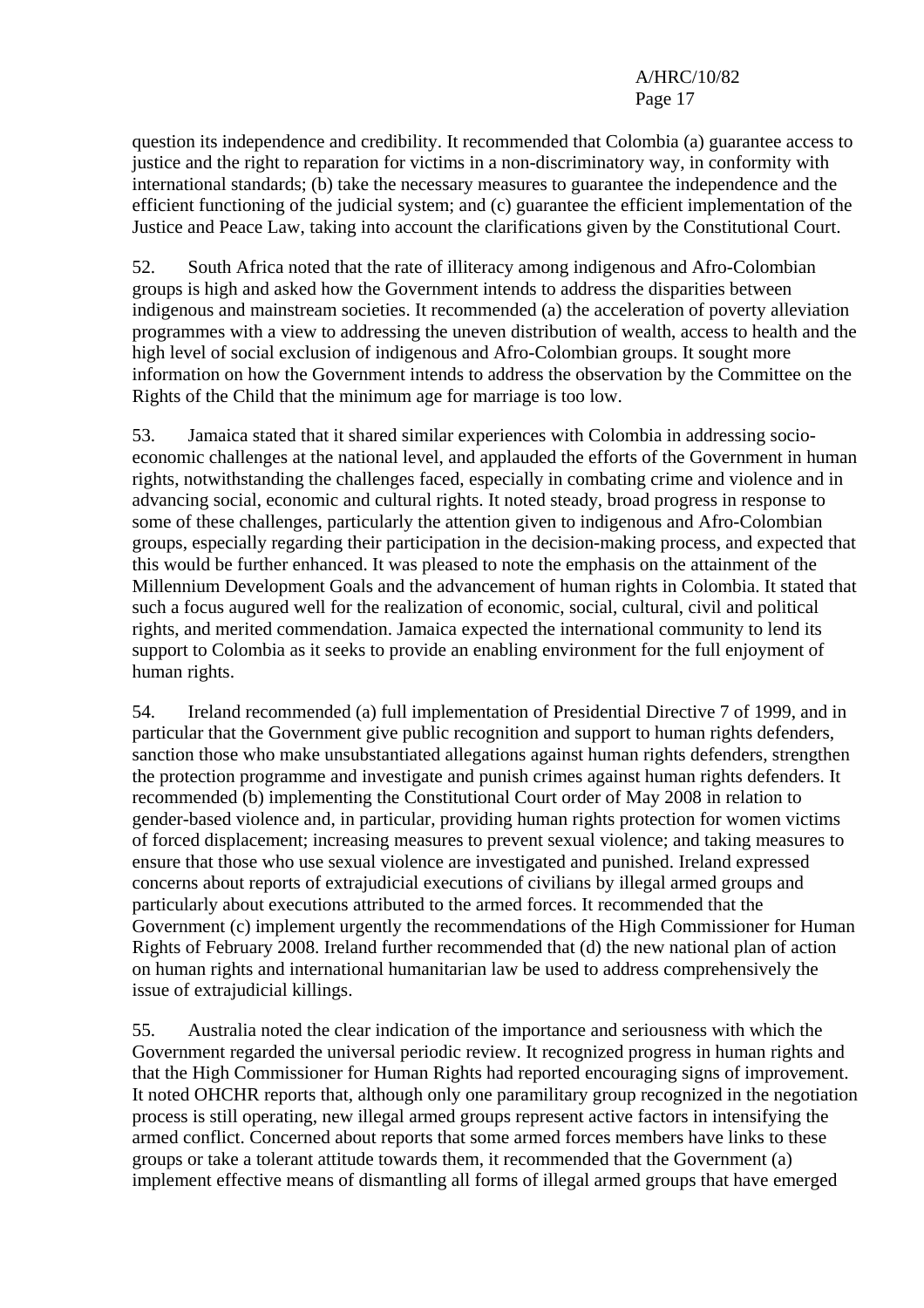since the demobilization process began, and (b) continue its investigations of public servants and political leaders who have links with paramilitary groups. Concerned about OHCHR reports that human rights defenders and trade unionists are being murdered, have received threats or been subjected to interference in their work, it recommended that the Government (c) acknowledge publicly the work of human rights defenders and trade unionists as legitimate and refrain from making public statements which could be seen as delegitimizing these groups or linking them with illegal guerrilla groups; and that it (d) ensure that human rights abuses against human rights defenders, trade unionists and other advocacy groups are investigated thoroughly and those responsible are prosecuted.

56. Romania requested further elaboration on the policies envisaged to ensure full implementation of the right to education and non-discrimination in access to education, particularly regarding indigenous and Afro-Colombian groups, and on measures to fight against the phenomenon of children abandoning school. It requested information on cooperation with civil society in preparing the national report, and on intentions regarding the follow-up to the review. Romania recommended (a) ensuring the full protection of children's rights, in particular of children who are victims of the internal armed conflict and adequately addressing all situations of violence against women; and (b) adopting measures to protect human rights defenders and cooperate with human rights organizations in adopting a national plan of action for human rights and in the implementation of review recommendations.

57. Hungary welcomed the promulgation of the new Code for Children in 2006 and the creation of the inter-sectorial commission for the prevention of the recruitment and use of children and young persons by illegal armed groups. However, citing statements by the Secretary-General and the High Commissioner, it stated that there is still concern about the use of children for military and intelligence purposes by illegal armed groups and the Government itself. It asked what measures Colombia intends to take to resolve the issue. Hungary commended the launch of the Ministry of the Interior's protection programme to defend human rights defenders. It recommended (a) equal emphasis on the implementation of this programme on the field, bearing in mind the joint statement of the Special Representative of the Secretary-General on the situation of human rights defenders with other special rapporteurs who expressed concerns about the situation and called for appropriate measures to be taken by Colombia; and (b) the visit of the Special Rapporteur on human rights defenders that was requested in 2006 but not yet agreed upon.

58. Bolivia encouraged the authorities to continue elaborating its national human rights plan of action, hoping it will be implemented through laws and public policies as a matter of priority. It asked about measures the State had taken to implement the recommendations made by the Special Rapporteur on the rights and fundamental freedoms of indigenous peoples after his visit in 2004. It also recommended that Colombia (a) invite the Special Rapporteur on the rights of indigenous peoples to return to the country for a follow-up visit as soon as possible; and (b) take into account the United Nations Declaration on the Rights of Indigenous Peoples in the implementation of its public policies.

59. Panama acknowledged the persistence and courage of the Government and people of Colombia. It echoed the improvements in security mentioned by others, but expressed concern over the displacement of civilians by the armed conflict and its consequences on the full enjoyment of human rights. It sought information on measures to overcome poverty and its impact in the different regions of the country, the human rights policy in the security forces and future expectations in this regard. Considering the priority importance of the right to health, and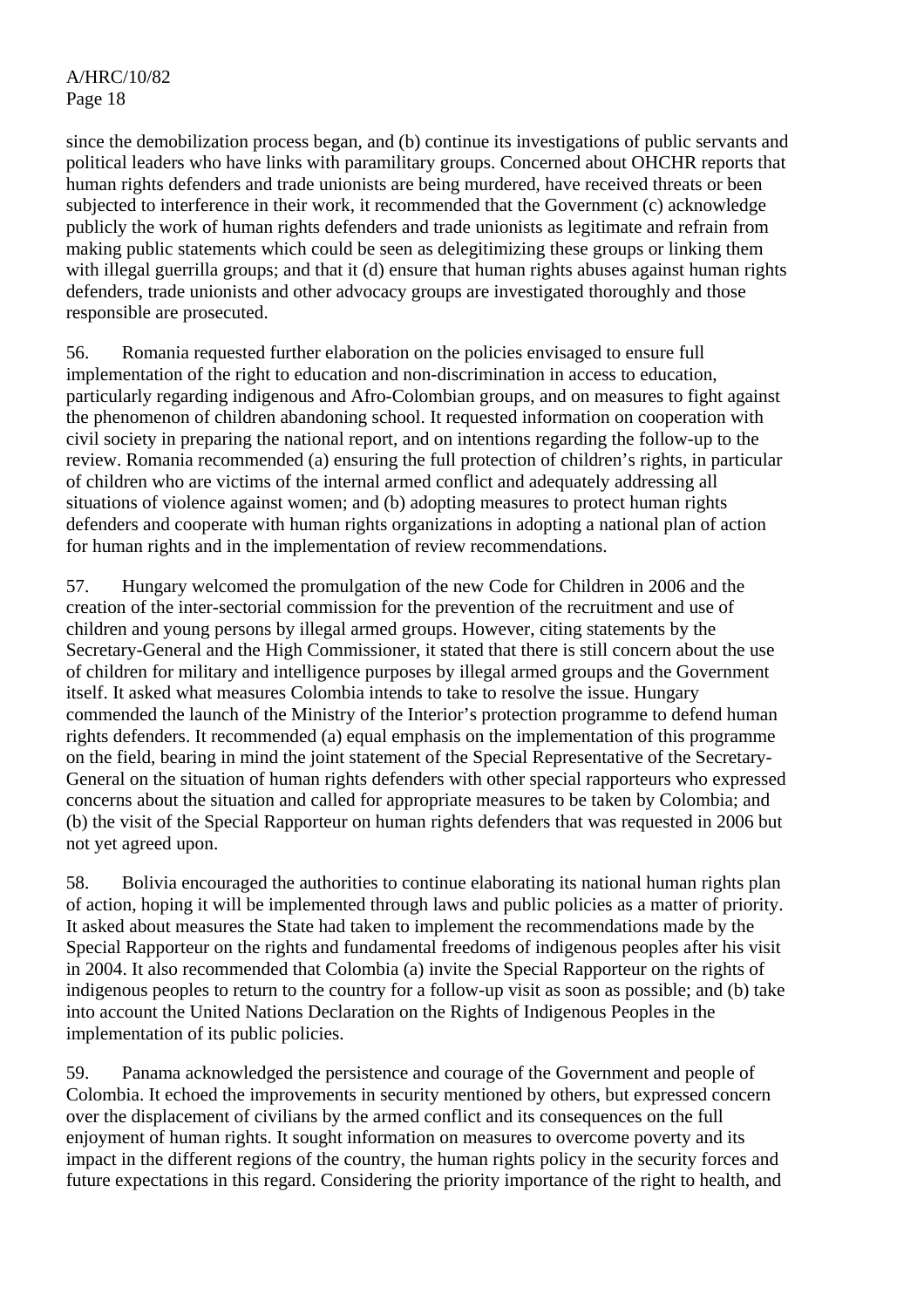in the belief that access for the entire population to health care should be guaranteed, especially for Afro-Colombian and indigenous communities, it asked about recent measures and future expectations in this area.

60. Uruguay noted that Colombia recognizes a situation of violence in its national report that dates back at least 40 years. It stated that the presence of paramilitary, guerrilla and drug trafficking groups had destroyed the population and financed weapons for the conflict. It noted the democratic system, excellent laws and a judicial power, including a Constitutional Court, which has laid out jurisprudence on human rights and humanitarian law, but noted also that the sources of human rights abuses are varied, and include paramilitary groups, guerrilla forces and the State's armed forces. Uruguay recommended that Colombia (a) expedite the process initiated under the Justice and Peace Law passed in 2005 with regard to accelerating the demobilization of paramilitary chiefs and combatants. It stated that the Organization of American States mission in charge of oversight had identified over 20 such groups. Uruguay also recommended that Colombia (b) make every effort to achieve an agreement with the guerrilla groups in order to achieve peace, as had been attempted in the past; (c) demobilize, within the guerrilla and the paramilitaries, children combatants, who have been forcibly recruited; (d) give strict orders to security forces to not make mistakes by qualifying as "terrorists" those who are actually human rights defenders and members of non-governmental organizations. This false confusion has been promoted from very high levels, with tragic consequences.

61. The Russian Federation asked about the main obstacles encountered in combating poverty and about additional steps to ensure the right to decent standards of living, particularly given the present conditions of the world financial crisis. It asked about measures taken to effectively defend the rights of indigenous and Afro-Colombian communities and if cooperation between the Government and non-governmental organizations representing indigenous peoples had been established.

62. Replying to the issues raised in the discussion, the delegation of Colombia noted that the General Attorney's Office is part of the judiciary, is independent of the executive and is responsible for investigating crimes. With regard to procedural guarantees, it further noted that the Office has oversight over judges. Colombia has also set forth mechanisms and norms into domestic legislation to safeguard rights and due process for victims. The accusatory system has made it possible to expedite judicial proceedings. The General Attorney's Office counts with the National Unit of Prosecution for Human Rights and International Humanitarian Law, with offices in 13 cities and 100 prosecutors in the territory. The Government extended coverage to better respond to victims' needs. This work benefited from the cooperation of OHCHR and ICRC, and other international organizations. Colombia stressed that ongoing dialogue with civil society and these organizations has led to the development of investigations on cases which affect particularly vulnerable peoples.

63. With regard to domestic violence, the delegation indicated that there are special centres for these victims. It stated that, on 10 November 2008, memorandum 0117 was passed, adopting a protocol to investigate cases of sexual violence in the context of armed conflict. The strategy used for dealing with these investigations involved overcoming historic and cultural discrimination patterns, specific conditions of vulnerability of women, and special conditions referring to this kind of violence.

64. With regard to the recruitment of minors, Colombia reported that a special group of prosecutors was created in 2008 within the National Unit for Human Rights and that 141 cases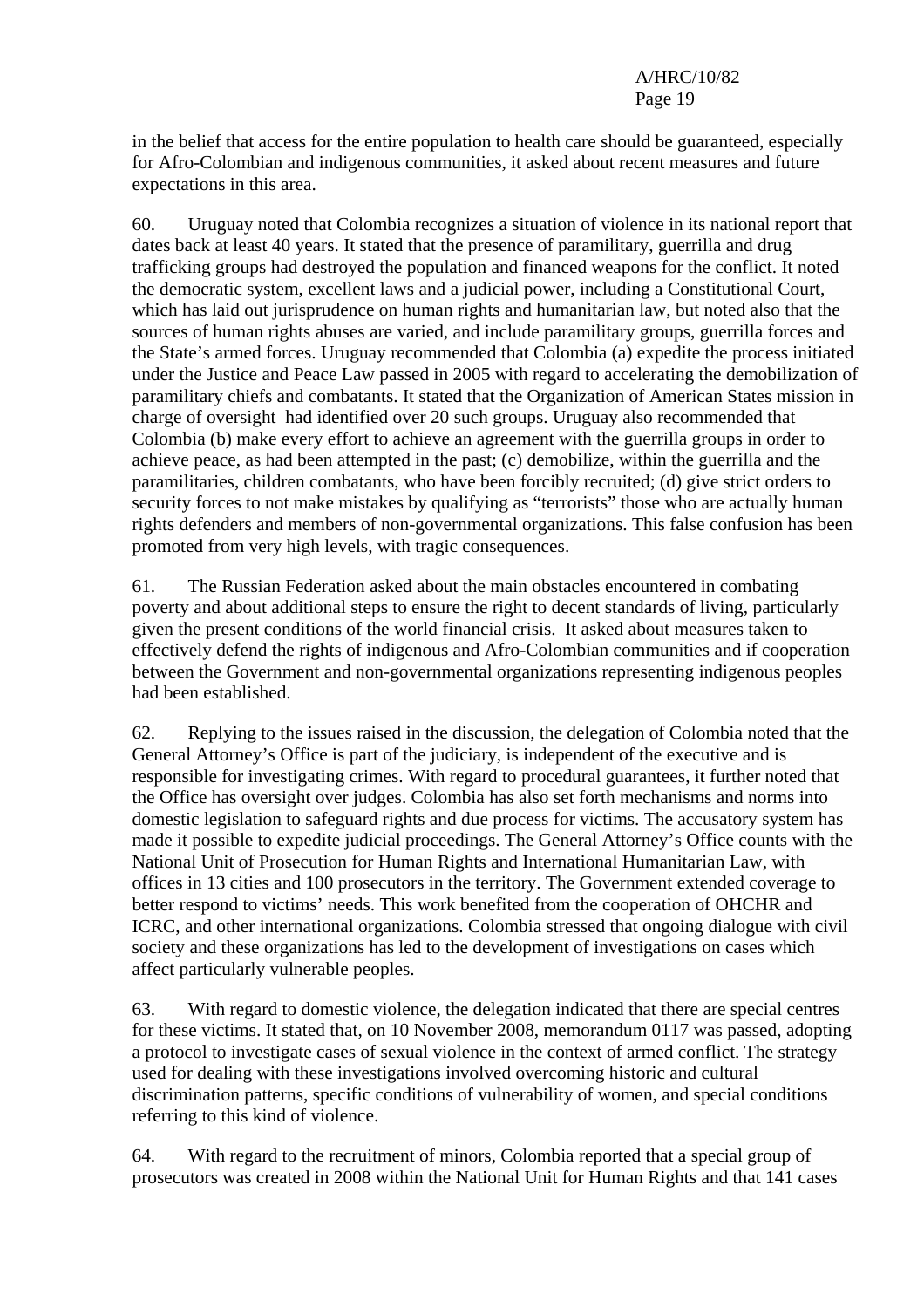were being investigated. With regard to victims from the indigenous population, investigations are under way in different areas of the country.

65. Concerning human rights defenders, it was noted that a special memorandum of 3 June 2008 was promoted for the adoption of a strategy for the investigation of cases of threats to these peoples. Colombia provided data on the number of investigation, persons in preventive detention, cases being prosecuted and convictions for human rights violations against human rights defenders and journalists. It also provided similar type of information on forced displacements and the question of criminal gangs.

66. With regard to enforced disappearances, it was noted that the urgent search mechanism is being used and that 41 persons had been found alive. Five departments in the country had commissions to promote investigations for enforced disappearances with 499 victims. There are cases being prosecuted and convictions have also been issued in some of them.

67. The delegation emphasized that the State's goal is to effectively prevent impunity. To this end, cooperation is required from civil society, the victims and the international community.

68. Colombia noted that, in 2008, the Justice and Peace Unit of the Attorney General's Office was strengthened by a 350 per cent increase in staff and is now present in 53 locations in Colombia to conduct investigations and provide assistance to victims. As part of the strategy to investigate massive and systematic crimes committed by organizations that come under the Justice and Peace Law, it mentioned a series of accomplishments, including the investigation of all aspects relating to an illegal organization, its dynamic and criminal activities, collection of testimonies of victims, and full identification of all those demobilized. Colombia provided figures in this regard, notably on the groups targeted by criminal offences committed by those subject to the law and on the kind of crimes which are covered by it. The delegation also noted that 2,908 cases were sent through the ordinary justice system with the purpose of reactivating investigations that had been archived owing to lack of knowledge about the perpetrators.

69. Colombia stressed that victims are the central axis of the whole Justice and Peace Law process and that 168,000 persons had come forward to make claims as victims. The delegation reported on the establishment of a gene bank to facilitate the identification of remains of people found in mass graves, as well of a virtual identification unit to coordinate the work of all judicial police agencies involved in this task. Following a sentence of the Constitutional Court, partial prosecutions of persons subjected to the Justice and Peace Law can be conducted, only as of July 23 of 2008; to date, 20 hearings have been held. The delegation provided information on assets received for reparation to be made to victims.

70. With regard to the Justice and Peace Law Unit, Colombia reiterated its commitment to accelerating the process of establishing the truth; accelerating the identification of human remains so that they can be handed over to family members; and inquiring into and investigating crimes committed by demobilized individuals against women and children, particularly sexual violence and the recruitment of children. The State's mission is to ensure that the rights to truth and justice for victims are respected and that the process of peace and demobilization for these groups takes place without prejudice to their guarantees for reparation.

71. With regard to specific issue of the so-called extrajudicial killings, the delegation explained that the context in which the Ministry of Defence works is the Government's policy of democratic security. Since 2002, its objective has been to strengthen the rule of law throughout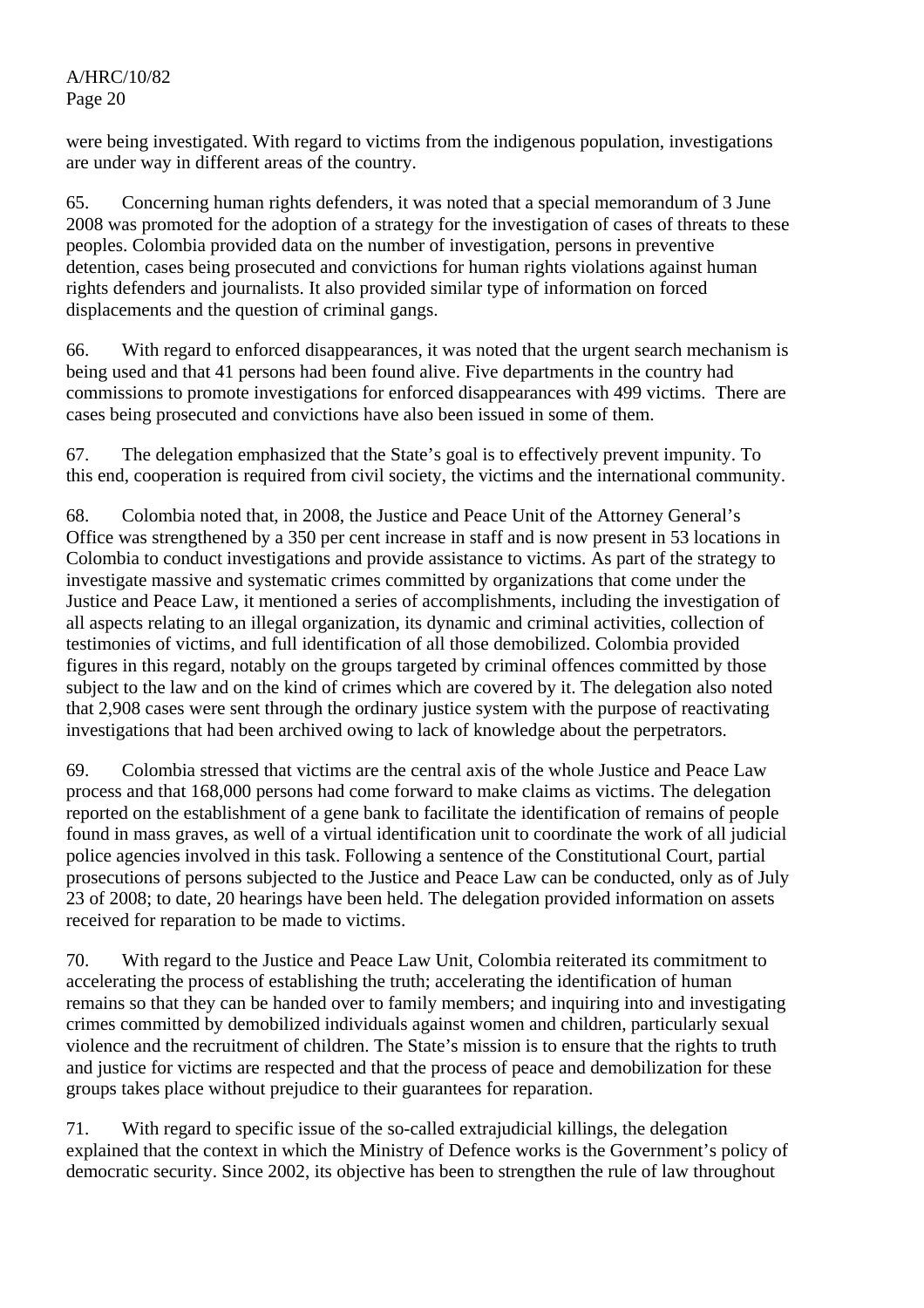the country. In this regard, it stressed that the security policy is one of protection of human rights and that the Government agrees with the focus of OHCHR, namely that the rule of law is at the very basis of human rights. The delegation pointed out, however, that in order to have rule of law in Colombia, security is needed too. The Ministry of Defence has made and continues to make every effort in this direction, such as by restoring institutional presence in a large part of the national territory, especially in those areas where it did not have a presence before, in order to protect human rights.

72. Without repeating the positive trends, statistics and achievements, the delegation pointed out the decrease in homicides of indigenous peoples and journalists and reiterated the Government's commitment in this area.

73. Colombia believes it is very important to show the people that the State is effective, because many of the problems of violence stem from the fact that there was a tendency in the past for people to protect themselves by their own means. Colombia complies with the right to protection: for example, the Government has made significant progress in the fight against drug trafficking and taken measures against criminal groups. However, such a fight requires collective action.

74. With regard to ensuring protection of human rights in the work of law enforcement forces, the delegation indicated that there is a system of instructions relating to human rights; in 2007, more than 100,000 men and women were trained in human rights in extra-curricular activities. The delegation also referred to the law on intelligence, which is about to go through before the National Congress to be passed into legislation, with the aim of improving and increasing guarantees for citizens with regard to intelligence activities. Colombia has signed the Oslo agreement with regard to cluster bombs.

75. The delegation pointed out that the work done by the Ministry of Defence and the military forces is an unending job, requiring adapting and consolidating new situations. The delegation underlined a paradox in this regard; the more it improves security, the more challenges it has to face, with illegal armed groups mixing in with the civilian population, and posing huge operational and normative challenges when determining which norms should be adopted in order to attack and capture them. There is also a Policy on Human Rights and International Humanitarian Law based on the recommendations of OHCHR and a special commission sent by the United Kingdom in 2006.

76. While many answers to questions raised can be found in this policy, the delegation referred especially to the case of so-called extrajudicial executions. It noted that it is a very difficult case, because information is confusing and numbers vary a lot: figures offered by various sources all show a strong decrease, which is not surprising given the measures Colombia has taken in this regard. It reported on the creation of a special commission with a mixed composition pushing for investigations into cases of extrajudicial execution. In this context, new directives have been issued, such as one that asks all military forces to prioritize demobilization and capture those involved in conflict.

77. The delegation recognized that, even when making every effort, there are always new cases that emerge, particularly the serious case in September 2008 when several people died in the area of Ocaña. A special commission has been created to conduct an inquiry and serious problems of discipline and non-compliance with procedures have been discovered in certain units. There might also be a link between those groups and drug trafficking groups. A number of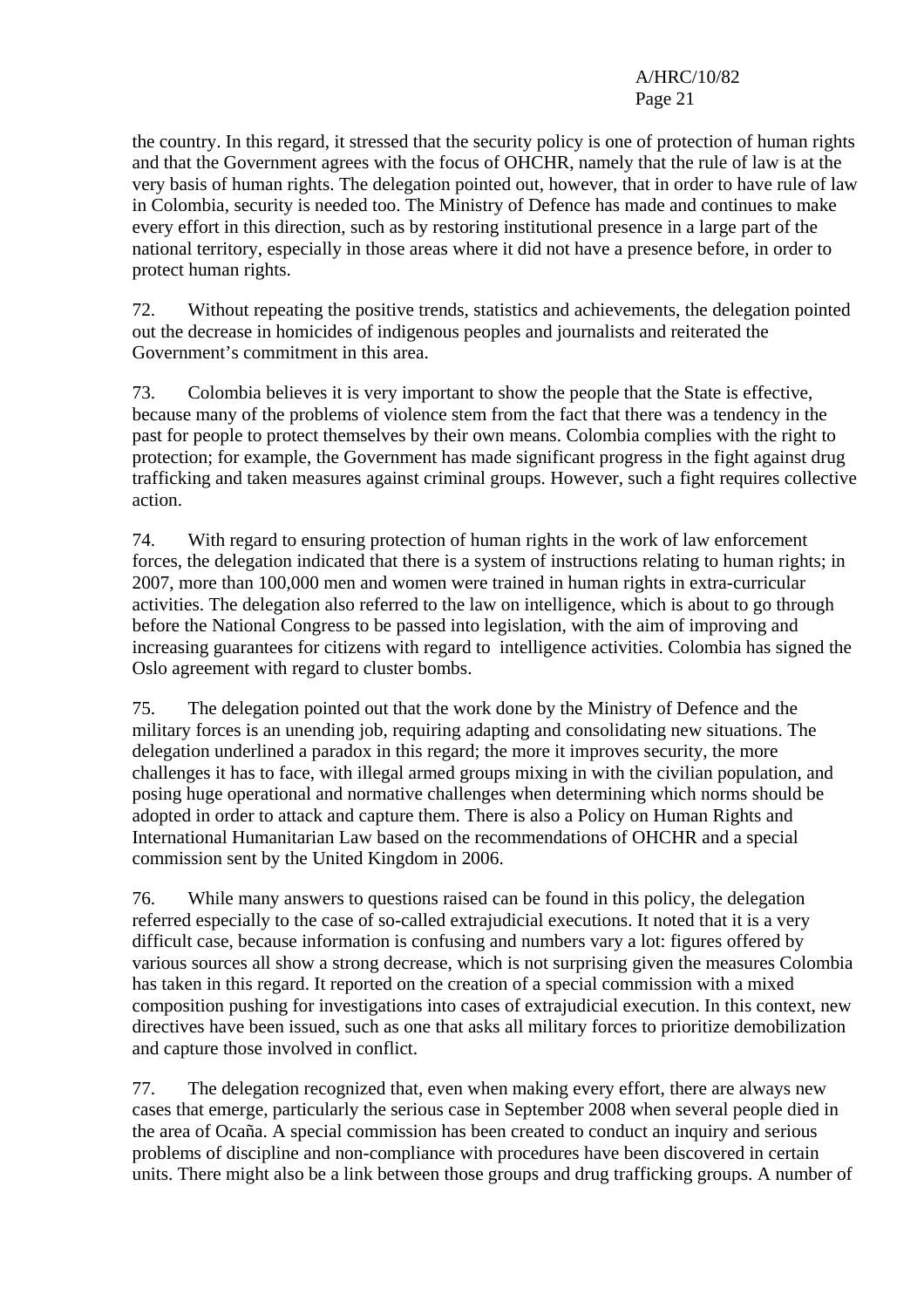measures have been taken, such as a review of all procedures, the creation of certification of human rights for military compounds, the revision of the assessment system of military forces, ensuring the accompanying of judicial police in compliance with United Nations recommendations regarding the use of force and the creation of a new system of complaints. Colombia asked the Council to study the issue of drug trafficking and human rights. The delegation noted that much of this work was made possible thanks to the very close and ongoing support of OHCHR and ICRC, and it thanked both organizations.

78. The delegation applauded the presence of civil society organizations and thanked the troika, which will be accompanying Colombia in this process.

79. The delegation indicated that the process was not as extensive as Colombia would have liked, not because of any lack of willingness on the part of the Government but because some civil society organizations refused to participate, alleging a lack of guarantees. It noted that a number of organizations did participate and the Government tried to go through this process in an open and public manner.

80. The delegation also indicated that Colombia found it odd that there is an idea that there is a generalized practice of torture by public forces. Colombia stressed that this does not correspond to the human rights situation in Colombia. The delegation reported that, to the contrary, 85 per cent of people in the guerrillas that were demobilized presented themselves before members of public forces, which shows that they had full confidence that their personal integrity would be respected. Moreover, it was noted that any process with regard to detaining people by public law enforcement was absolutely key in Colombia, in terms of both the judicial mandate and the judicial authority accompanying the process. Colombia repeated that it was then impossible to have seen widespread use of torture as was stated during the discussion.

81. It was noted that the Ombudsman in Colombia corresponds to the one set up based on the Paris Principles. The delegation promised that the Government would send answers in writing and respond to recommendations.

82. With regard to the commission for searching for missing persons, it does not only involve Government members but also civil society organizations and family members of the missing persons. A national plan for searching for missing persons was set up using information systems. The Government has also created a network system for the identification of missing persons. The delegation stressed that many of the 69 commitments made voluntarily relate to the process of finding missing persons. It highlighted that the case of the death of young people presented as persons who died in combat was discovered through the functioning of this system, therefore showing the Government's efforts in this regard.

83. The delegation noted that one of the most controversial issues related to the confusion over human rights defenders. The President's policy is to have an ongoing relationship with the community. Guarantees for the exercise of freedoms are also provided for, together with a policy of guarantees for social protection. There are several scenarios for dialogue with nongovernmental organizations, including specific commissions created by the Government in which civil society participates. Furthermore, there is an ongoing follow-up within the London – Cartagena – Bogota process, and there are also regional scenarios. At the beginning of his presidential term, the President held numerous meetings with non-governmental organizations. Currently, several ministers, the Attorney General and the Director of the Presidential Programme for Human Rights maintain a constant dialogue with the organizations. The Vice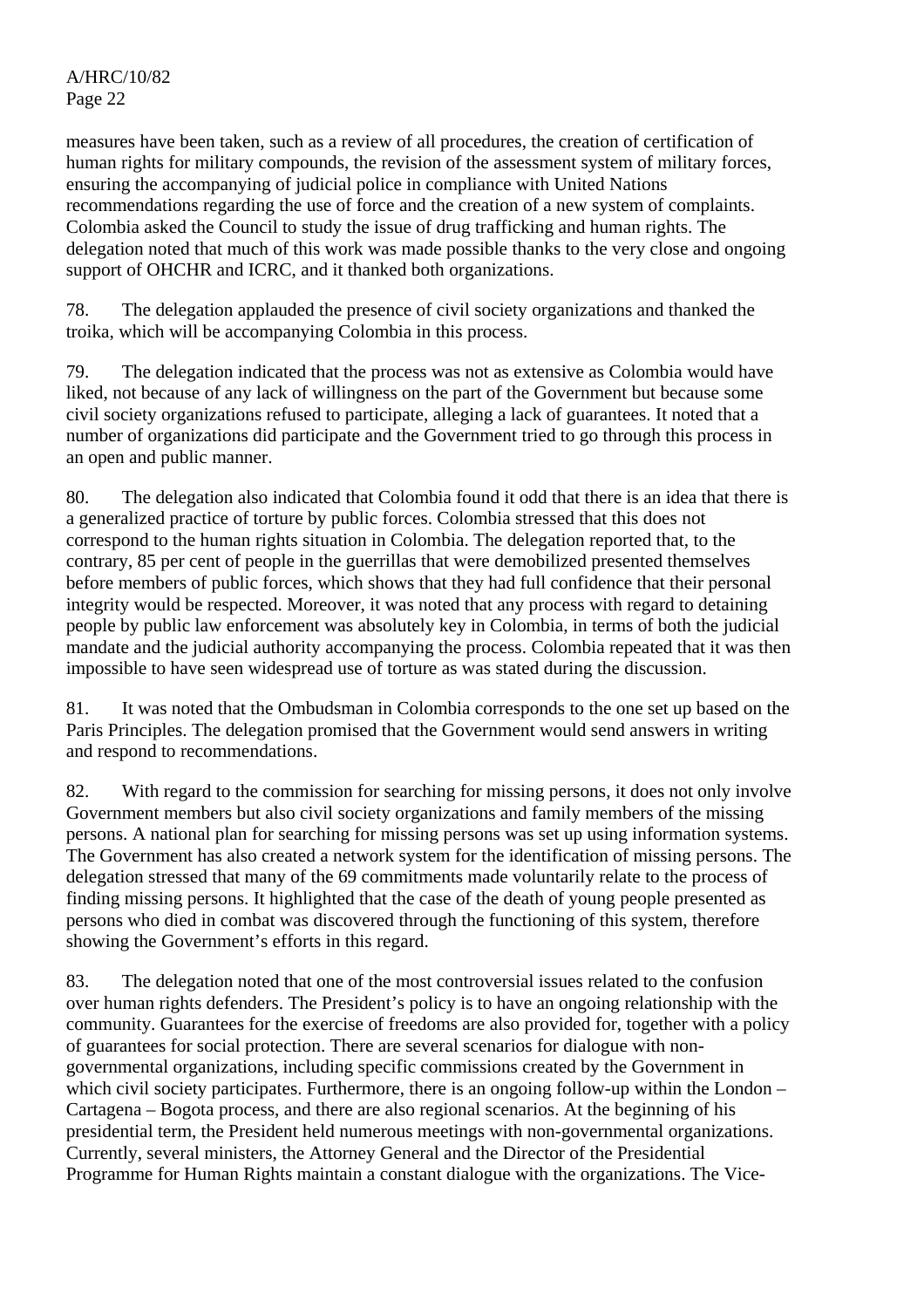President has rejected attacks against non-governmental organizations. Special attention is being paid to investigations into these allegations.

84. It was noted that there are significant elements in place, which indicate that there is a strong political debate in Colombia. Colombia rejected the idea that it allows impunity and reiterated its commitment to the fight against all forms of human rights violations. It also rejected any accusation with regard to non-compliance with rights to victims. The delegation stated that non-governmental organizations have decided to abandon voluntarily the scenario of discussion with regard to the national plan of action and have undertaken a worldwide campaign to isolate the Government. The Government expressed its willingness to maintain dialogue and its commitment to protect non-governmental organizations as much as possible.

85. The delegation reiterated that, in Colombia, the entire State is working together to respect the independence of the judiciary. It stressed that, today, the situation in Colombia is different, as there is extensive support from the population because the Government is aware of its obligations and is making every effort to comply with those obligations in protecting its people. It indicated that the Government would analyse the recommendations very carefully.

86. In conclusion, the Vice-President of Colombia thanked the States for their questions, and stated that Colombia would respond to all of them and make those answers public. He also thanked them for the recommendations, which Colombia will analyse to decide on the ones it can implement and the ones it cannot, although many of them are already reflected in the State's own voluntary commitments. He also stated that there are practices that do not contribute to the enjoyment of human rights, one of them being evaluating from a political standpoint, or evaluating human rights without objectivity, or with erroneous information, which Colombia thinks in good faith might have happened to the delegation of Denmark. He added that the use of differentiated standards does not favour the practice of human rights. The Vice-President believes that there must be an objective analysis of the Justice and Peace Law and the Law on victims currently under discussion that will show the world that Colombia has made progress. Colombia noted that overestimation of achievements or problems do not help in the area of human rights either. Although the situation in Colombia is difficult, it has improved dramatically in the last six years, and these achievements do not belong just to Colombia or the Government, but also to the Judiciary, thanks to complementary efforts and contributions of the United Nations system, the international community and civil society. He stressed that there have been many changes in Colombia with regard to human rights but that it is always necessary to acknowledge there are also many problems. He reiterated the 69 voluntary commitments assumed by the Government, many of them similar to the recommendations made during the discussion.

#### **II. CONCLUSIONS AND/OR RECOMMENDATIONS**

87. The recommendations formulated during the interactive dialogue have been examined by Colombia and the recommendations listed below enjoy the support of Colombia. Colombia has submitted its views on recommendations noted in the report in paragraphs  $19(a)$ ,  $19(b)$ ,  $19(f)$ , 20(a), 20(e), 21(a), 21(b), 22(a), 22(b), 23(c), 23(f), 25(b), 26(a), 27(a), 27(b), 27(c), 29(a), 30(c), 30(d), 30(e), 30(f), 32(b), 33(d), 34(a), 35(a), 35(d), 37(a), 37(b), 38(a), 40(a), 40(d), 40(g), 42(a), 42(b), 43(a), 43(b), 45(b), 45(c), 45(d), 45(e), 46(b), 46(d), 47(a), 49(a), 49(c), 49(d), 51(b), 54(a), 54(c), 54(d), 55(b), 55(c), 55(d), 56(b), 57(a), 57(b), 58(a), 60(b), 60(c), 60(d). These views are included in an addendum to the report of the Working Group (A/HRC/10/82/Add.1):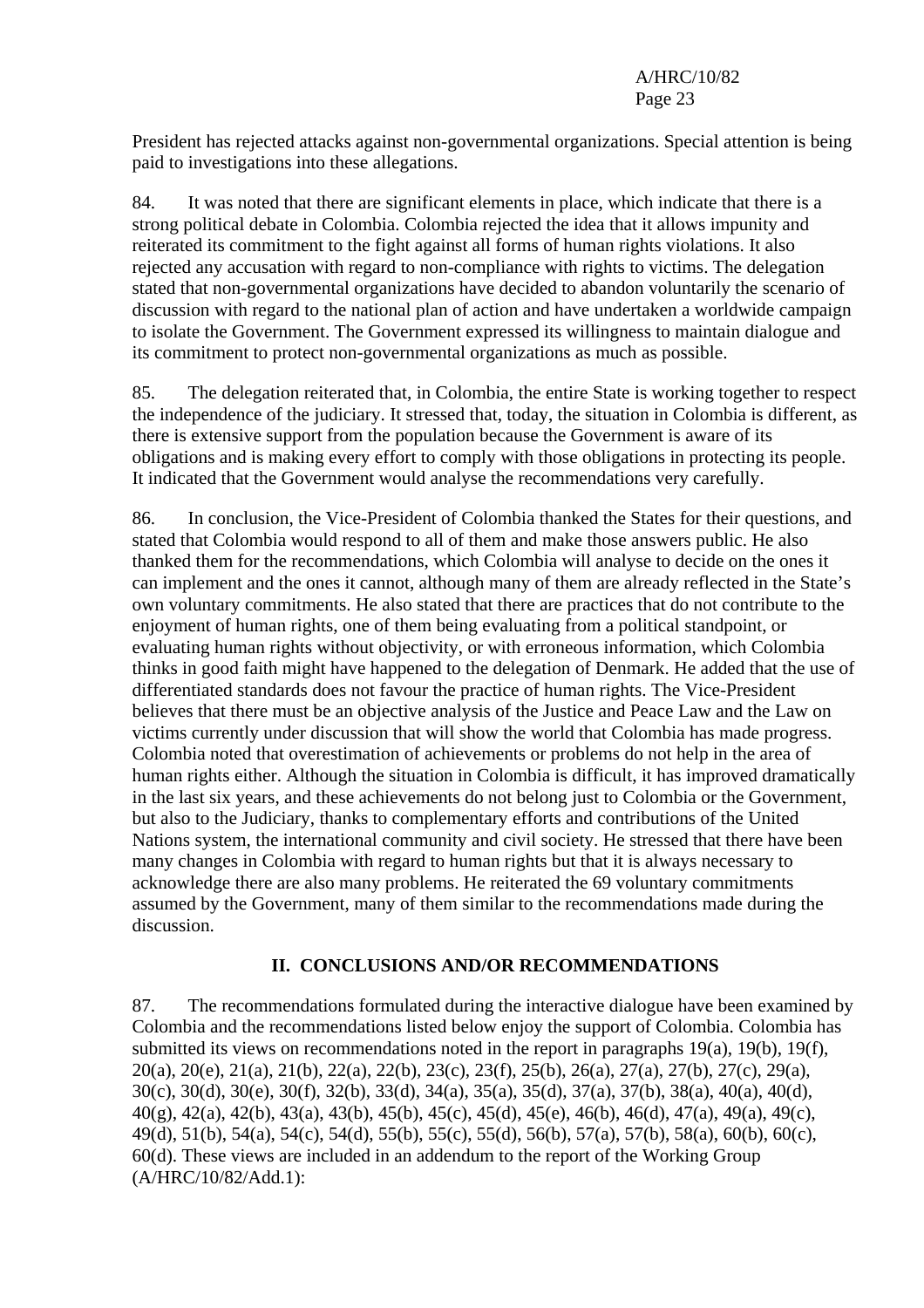- 1. Consider the possibility of ratifying the Convention for the Protection of all Persons against Enforced Disappearance (Argentina); consider the timely ratification of the Convention on Enforced Disappearance (Cuba); consider the ratification of the Convention on Enforced Disappearance (Mexico);
- 2. Thoroughly and timely implement standing invitations to special procedures (Czech Republic); consider the visits by the special rapporteurs on human rights defenders; extrajudicial, summary or arbitrary executions; independence of judges and lawyers; and the Working Group on Arbitrary Detentions (Mexico); invite the Special Rapporteur on the rights and fundamental freedoms of indigenous peoples to return to the country for a follow-up visit as soon as possible (Bolivia); agree to the visit of the Special Rapporteur on human rights defenders, requested in 2006 but not yet agreed upon (Hungary);
- 3. Continue its close cooperation with OHCHR (Turkey); implement urgently the recommendations of the High Commissioner for Human Rights of February 2008 (Ireland); fully implement the recommendations of the OHCHR field office in Colombia as a mean to contribute to the improvement of the human rights situation on the ground (Austria);
- 4. Reopen dialogue with the representatives of organizations of civil society in order to make possible coordinated and rapid implementation of the national plan of action on human rights and international humanitarian law (France); adopt measures to protect human rights defenders and cooperate with human rights organizations in adopting a national plan of action for human rights and in the implementation of the recommendations resulting from the universal periodic review (Romania); intensify efforts to complete the work on the national plan of action in accordance with the recommendation of OHCHR, with particular attention to efforts to improve the situation regarding sexual violence against women (Sweden); use the new national plan of action on human rights and international humanitarian law to address the issue of extrajudicial killings comprehensively (Ireland);
- 5. Enhance human rights education programmes for citizens and the armed forces to promote a culture of peace and respect for human rights (Philippines);
- 6. Strengthen the national plan for the search for missing persons (Switzerland);
- 7. Continue efforts to combat impunity and human rights violations, and achieve the voluntary human rights goals approved by the Council in its resolution 9/12 (Brazil);
- 8. Conduct public awareness campaigns against social prejudices and for upholding the principle of equality and non-discrimination regardless of sexual orientation and/or gender identity (Czech Republic);
- 9. In the context of the tragic events relating to the discovery of the bodies of 11 young people in the area of Ocaña, and cases known as "false positives", expedite the designation of persons within all military units, to be responsible for promptly dealing with claims against any actions by units, or the individuals that compose them, which are contrary to fundamental rights (Spain);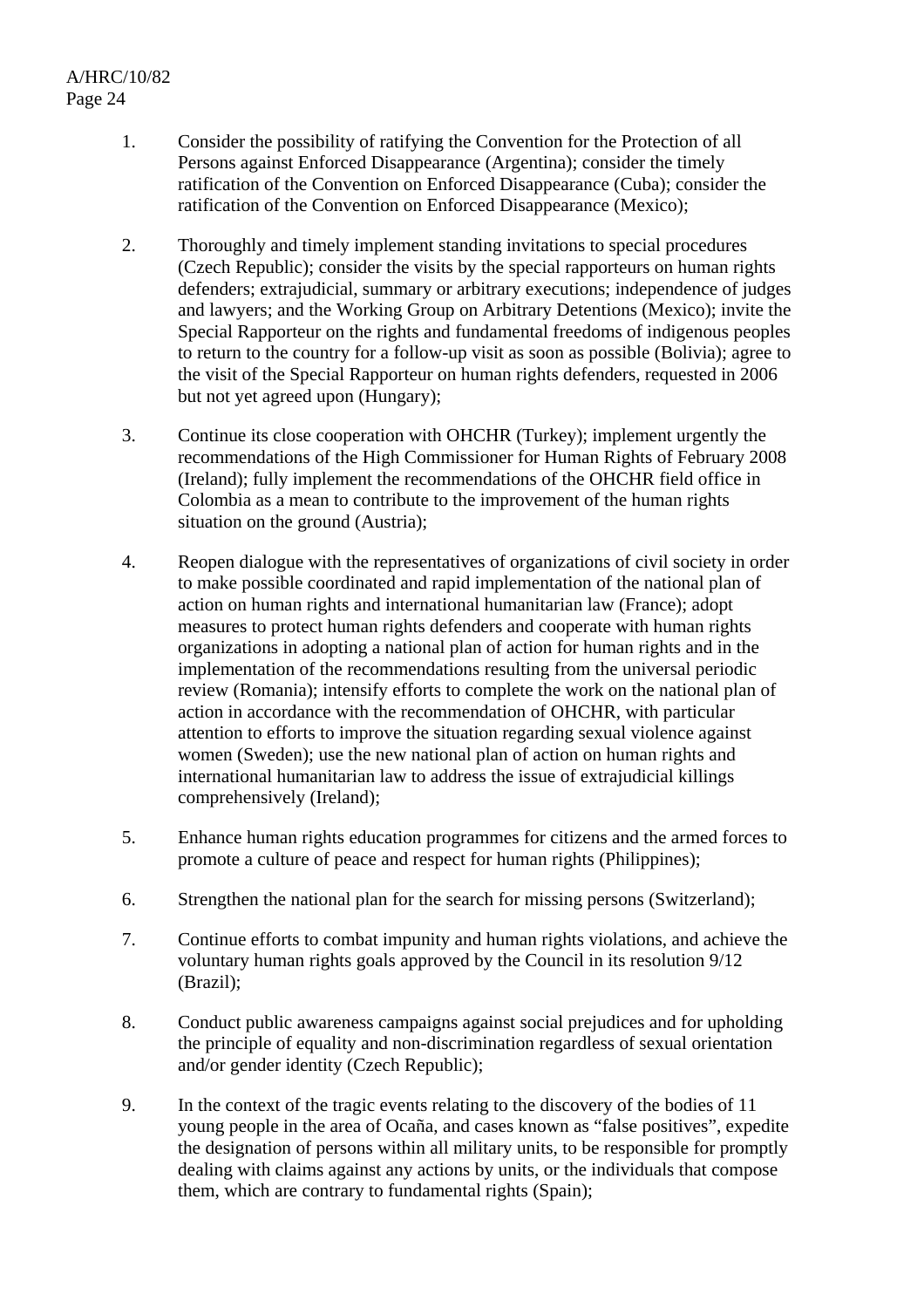- 10. Apply directives for the evaluation of performance and operational results in the armed forces, giving priority to the number of people demobilized or captured as opposed to the number of those killed (Switzerland);
- 11. Take all necessary measures to increase its efficiency to investigate and prevent extrajudicial killings (Sweden); fully prosecute extrajudicial killings, enforced disappearances and forced displacements and take strong action to stop their occurrence (Canada);
- 12. Intensify efforts to bring down the high number of enforced disappearances and kidnappings in the country, with particular attention to indigenous human rights defenders (Sweden);
- 13. Step up efforts to fight torture (Denmark);
- 14. Continue, in cooperation with the relevant international organizations, to implement its commitments as listed in paragraph 42 of its national report with regard to the worrying issue of the use of anti-personnel landmines by illegal armed groups (Algeria);
- 15. Address gender-based violence more broadly, in the spirit of Security Council resolution 1820 (2008) on women, peace and security (Canada); implement the Constitutional Court order of May 2008 in relation to gender-based violence and, in particular, provide human rights protection for women victims of forced displacement, increase measures to prevent sexual violence and take measures to ensure that those who use sexual violence are investigated and punished (Ireland);
- 16. Ensure the full protection of children's rights, in particular of children who are victims of the internal armed conflict, and adequately address all situations of violence against women (Romania);
- 17. Continue to take measures to tackle the influence of illegal groups, including FARC, ELN and new and reforming armed paramilitary groups such as the *Aguilas Negras*, and do so while conforming to international humanitarian law (United Kingdom); continue, with the support of the international community, to do everything to protect its population against all forms of human rights violations committed by illegal armed groups (Algeria);
- 18. Make every effort to achieve an agreement with the guerrilla groups in order to achieve peace, as has been attempted in the past (Uruguay);
- 19. Demobilize, within the guerrilla and the paramilitaries, children combatants who have been forcibly recruited (Uruguay); take all necessary steps to ensure the recovery, rehabilitation and reintegration of child soldiers and address the underlying exclusion and marginality, which makes rural children particularly vulnerable to recruitment by armed groups (Austria); address the issue of unaccounted for children not handed over after the demobilization process of the paramilitaries and guarantee free primary education as a preventive measure against forced recruitments (Slovenia);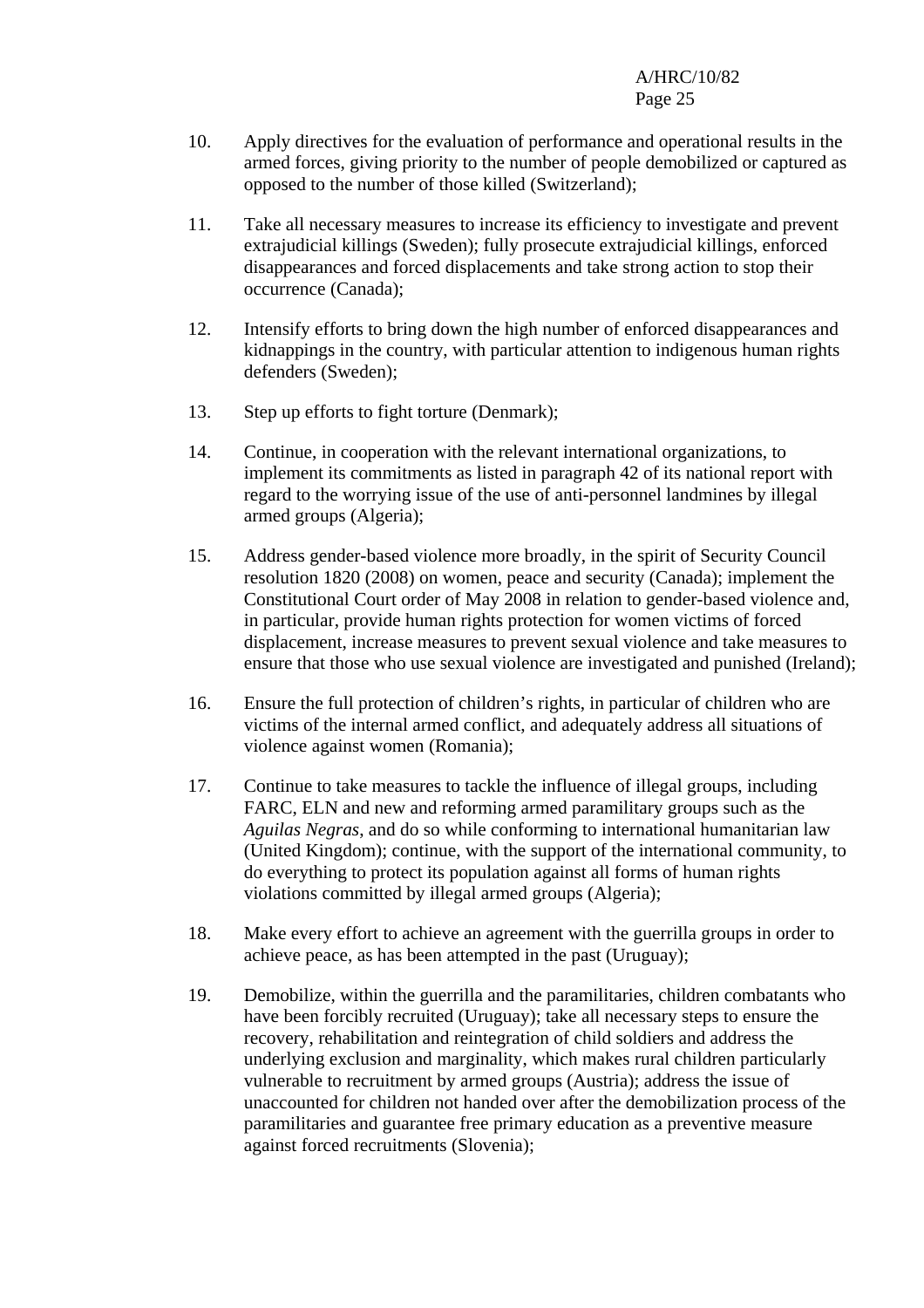- 20. Timely cooperate with the monitoring mechanism based on Security Council resolution 1612 (2005) and adopt concrete measures to prevent and punish all kinds of recruitment or use of children in armed conflict (Czech Republic); continue to work constructively with the United Nations on the implementation of the monitoring and reporting mechanism of Security Council resolution 1612 (2005) on children and armed conflict (Canada);
- 21. Accept the recommendation of the Committee on the Rights of the Child that Colombia seek technical assistance from, inter alia, OHCHR and UNICEF, in areas including juvenile justice, rehabilitation, repatriations, police training and social reintegration of demobilized child soldiers and child victims of landmines (Malaysia);
- 22. Increase efforts to address the question of sexual violence of children, in particular in rural areas, develop effective data collection with regard to sexual and physical abuse of children and ensure that adequate report, policing and juridical measures are in place (Austria);
- 23. Take the necessary measures to guarantee the independence and the efficient functioning of the judicial system (Belgium); strengthen the judiciary and guarantee its independence (Switzerland);
- 24. Ensure that human rights abuses are appropriately investigated and that those responsible are processed and sanctioned by civil courts; grant better facilities and financial resources to the judiciary, to accomplish this task efficiently; and ensure effective implementation of Constitutional Tribunal sentence of July 2008 on the subject (Chile);
- 25. Continue the investigation and prosecution of the persons responsible for killing innocent young men said to have been guerrilla fighters (Netherlands);
- 26. That Colombian justice complete its work designed to establish the truth, putting an end to impunity and protect the human rights (Switzerland); prevent anyone in the military, paramilitary or guerrilla forces who is accused of grave human rights violations and crimes against humanity from benefitting from the amnesty laws (Chile); intensify its efforts to address the issue of impunity (Turkey);
- 27. That the National Commission for Reparation and Reconciliation and the Working Group on Historical Memory intensify their work to fully clarify past crimes and give voice to victims (Switzerland);
- 28. Adopt measures to ensure that the military justice system does not claim jurisdiction in human rights cases involving members of the security forces (Portugal);
- 29. Take effective measures to significantly reduce the number of extrajudicial executions and bring those responsible before civil jurisdiction (France);
- 30. Investigate all cases of disappearances and homicides under civil courts and punish those responsible, and to this effect, strengthen the human rights unit of the *Fiscalia General de la Nación* (Switzerland);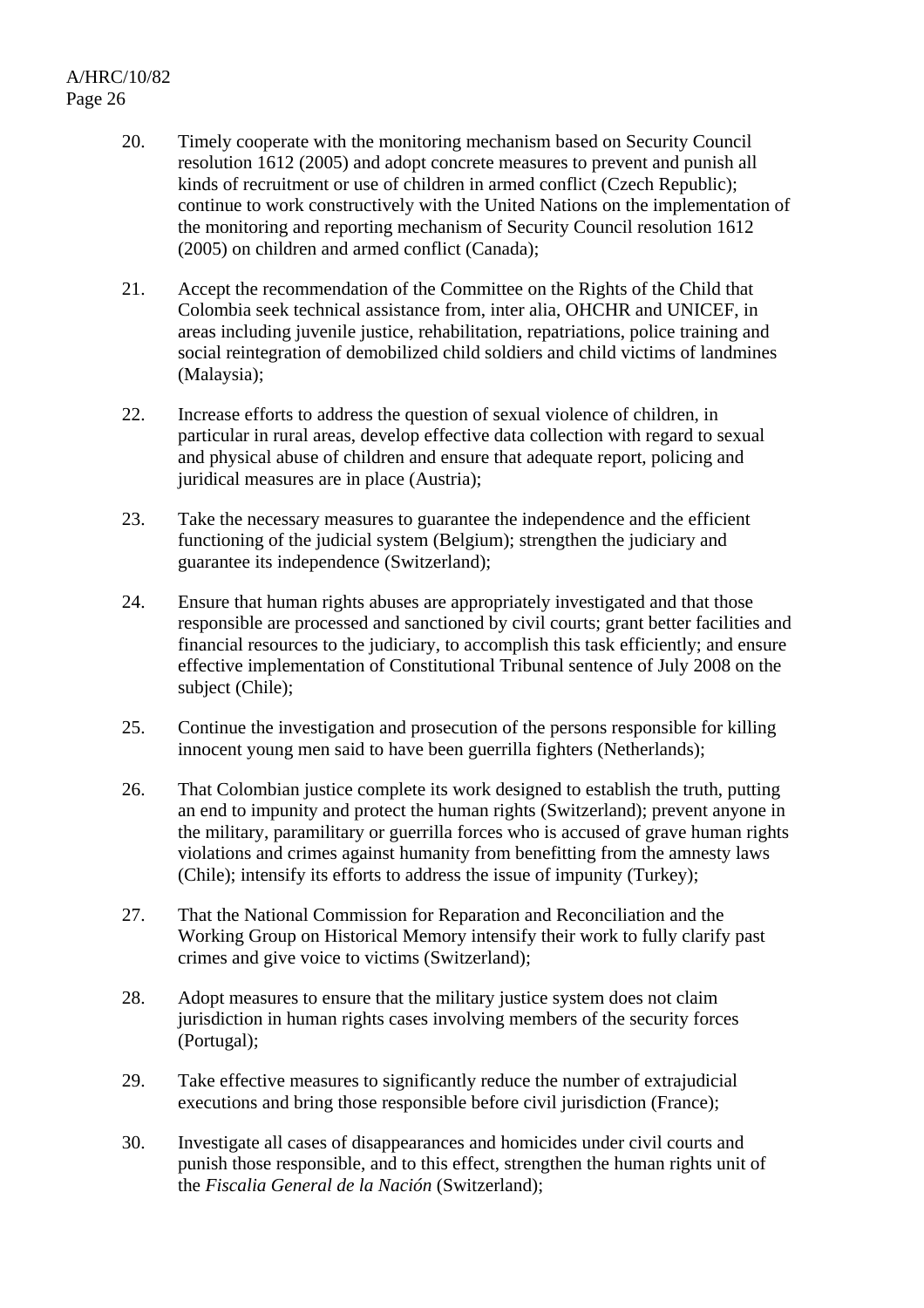- 31. Ensure that all legislation and programmes in support of the Justice and Peace process comply with international standards (Canada); find a formula to solve the gaps in the Justice and Peace Law and allow for a legal response to the situation of legal limbo that many thousands of ex-members of AUC find themselves in while awaiting trial (Spain); guarantee the efficient implementation of the Justice and Peace Law, taking into account the clarifications given by the Constitutional Court (Belgium); that former paramilitary commanders continue to be heard within the framework of the application of the Justice and Peace Law (Switzerland); continue to strengthen the victim and witness protection programme under the Justice and Peace Law and allocate sufficient resources (Turkey);
- 32. Step up efforts to dismantle the new armed groups that have emerged since the demobilization of the paramilitaries (Switzerland); implement effective means of dismantling all forms of illegal armed groups that have emerged since the demobilization process began (Australia); further reinforce efforts to immediately disband and disarm all paramilitary groups, including those that regrouped under different guises, and hold them accountable for their actions (Canada);
- 33. That the judiciary continue its investigations into alleged links between State agents and paramilitaries (Switzerland); continue its efforts to break the linkages between elements of the armed forces, State security forces and illegal paramilitary groups (Malaysia); continue its investigations into public servants and political leaders who have links with paramilitary groups (Australia);
- 34. Take measures to prevent those involved in law enforcement, politics, the Government and civilians in general from being involved in illicit activities with illegal armed combatants (Chile);
- 35. Take stronger measures to address the problem of organized crimes and drug trafficking, in particular, to focus on the link between drug trafficking and trafficking in women and girls (Malaysia);
- 36. Take measures to ameliorate the effects of the displacement of civilians as a consequence of armed fighting, ensuring their return when zones have been pacified and adopting immediate measures for the restitution of lands and/or adequate compensation of those who have lost their lands (Chile);
- 37. Increase efforts to address the serious problem of the situation of internally displaced persons, which causes much suffering to the individuals, families and communities affected (United Kingdom);
- 38. Increase social and economic initiatives to reinforce the full enjoyment of human rights by internally displaced persons, in particular minorities, such as indigenous peoples and Afro-descendents (Brazil);
- 39. Increase efforts to end impunity of those responsible for forced displacement, and intensify security measures for the communities of internally displaced persons, in particular by protecting their property rights (Austria); prosecute the perpetrators of forced displacement independently of other possible crimes and human rights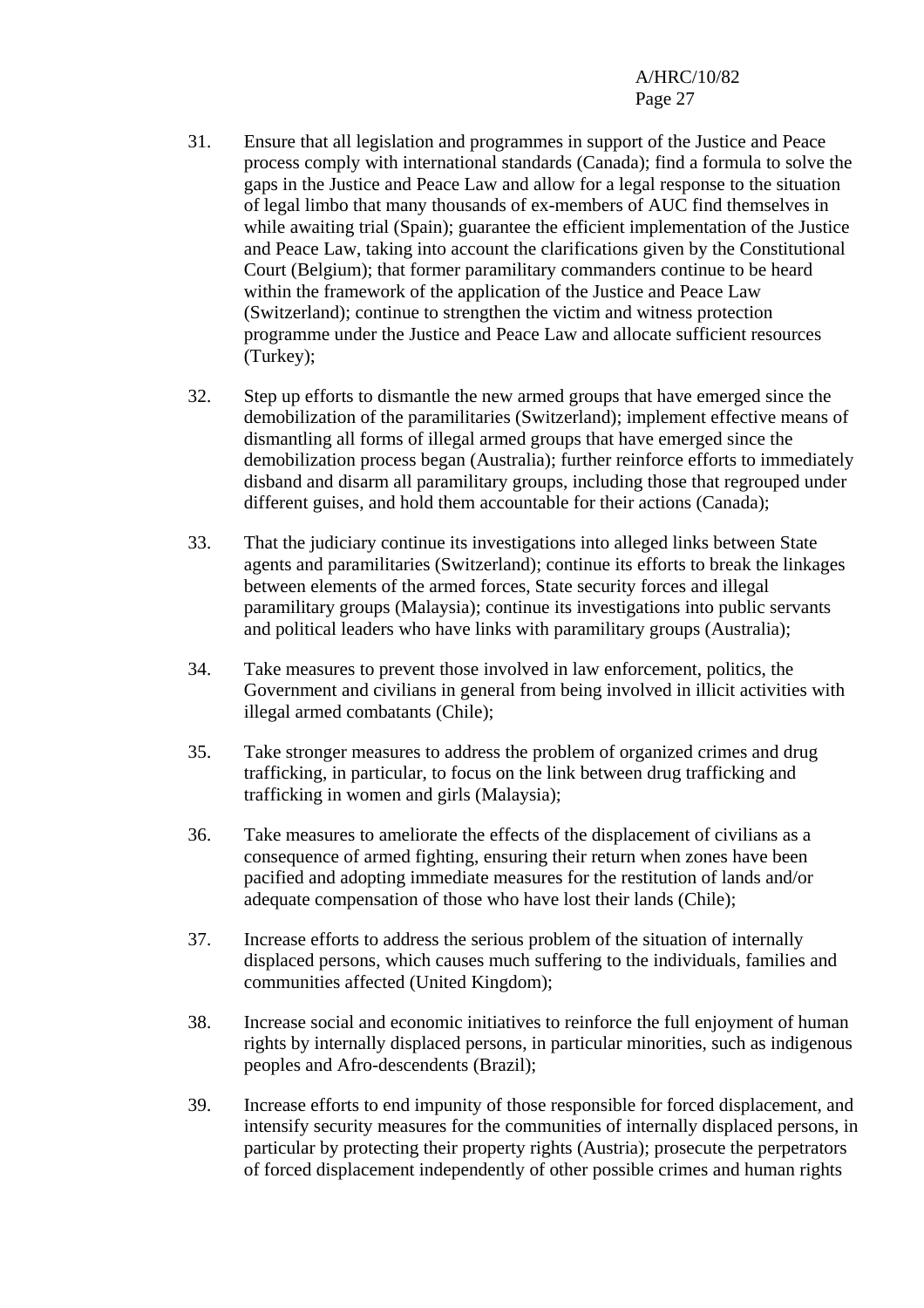violations, instead of considering it an accessory fact or a simple consequence of armed conflict (Portugal);

- 40. Continue efforts to implement its commitments, as described in paragraphs 67, 71 and 76 of the national report with regard to the protection of displaced persons, women and children (Algeria);
- 41. In relation to high number of threats and attacks on human rights defenders, adopt further measures to ensure effective protection of personal safety of these groups, eliminate impunity of perpetrators of crimes against them, adopt concrete steps against stigmatization of human rights defenders and promote awareness-raising programmes for the public and officials about the importance and legitimacy of human rights advocacy (Czech Republic);
- 42. Ensure dialogue with important sectors of civil society, leaving aside stigmatizing speech and anything that would be unjustified on one side or the other; in this context, it is especially important to finalize the agreed national human rights plan of action (Spain);
- 43. Forcefully denounce at the highest level attacks against human rights defenders and give human rights defenders legitimacy and recognition through supportive statements (Norway);
- 44. That high-ranking State officials publicly express the recognition of the importance of the role played by human rights defenders, in order to support and protect the legitimate work of human rights defenders and trade union workers (Switzerland);
- 45. Give strict orders to security forces not to make mistakes by qualifying as "terrorists" those who in reality are human rights defenders and members of nongovernmental organisations (Uruguay);
- 46. Recognize and guarantee the legitimacy of the work of human rights defenders, as of that of trade unions workers and journalists, ensure their protection and that violations of their rights are prosecuted (France);
- 47. Deepen its engagement with and support for civil society actors, human rights defenders and minority groups, and ensure their safety, with specific mechanisms in place if necessary, including through supportive public statements on the important role they play in democracy (United Kingdom);
- 48. Fully implement Presidential Directive 7 of 1999, and, in particular, give public recognition and support to human rights defenders, sanction those who make unsubstantiated allegations against human rights defenders, strengthen the protection programme and investigate and punish crimes against human rights defenders (Ireland);
- 49. Acknowledge publicly the work of human rights defenders and trade unionists as legitimate and refrain from making public statements that could be seen as delegitimizing these groups or linking them with illegal guerrilla groups (Australia);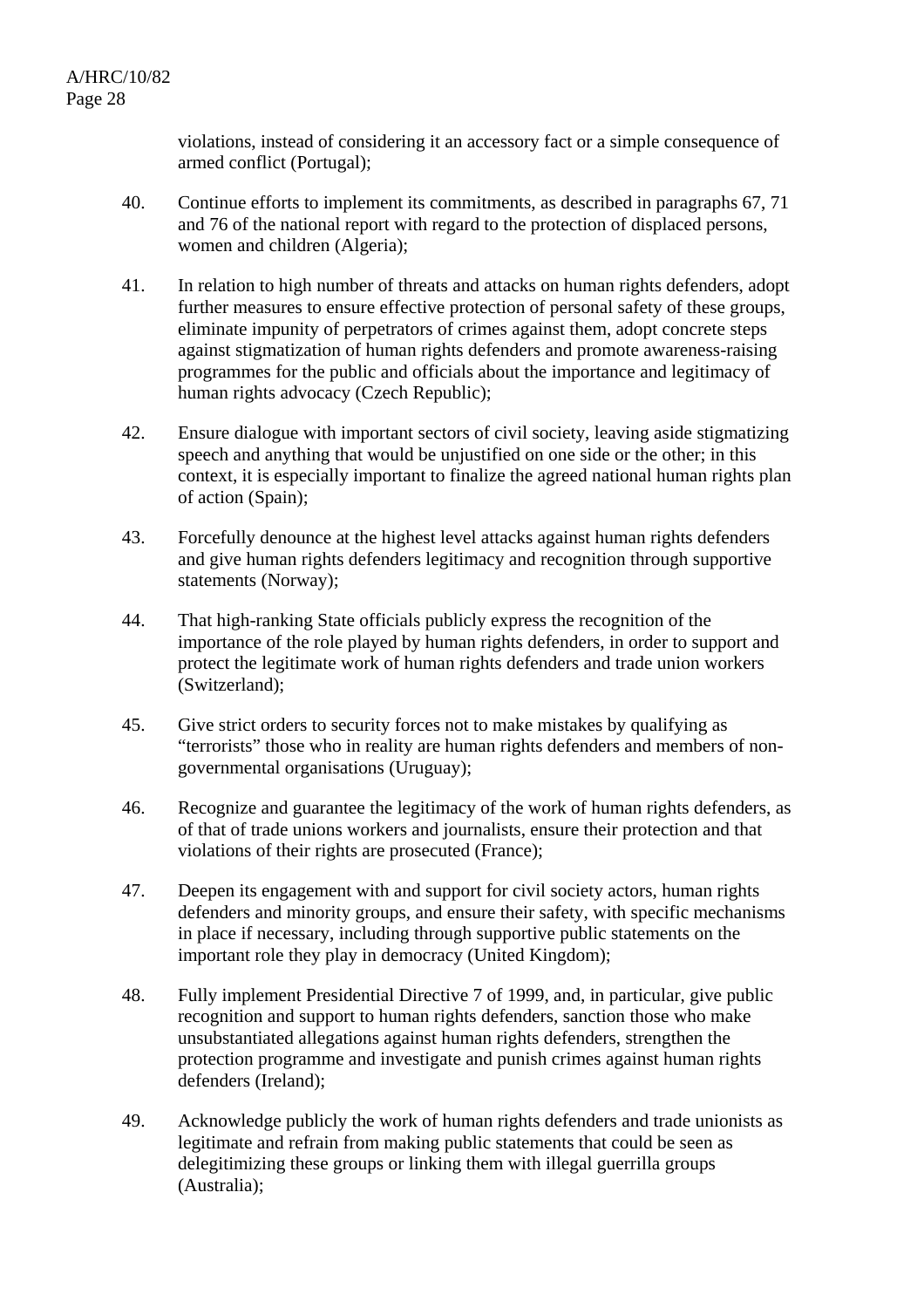- 50. Effectively investigate and prosecute crimes and violations against human rights defenders, and ensure that those responsible are punished (Norway); ensure that human rights abuses committed against human rights defenders, trade unionists and other advocacy groups are investigated thoroughly and those responsible are prosecuted (Australia);
- 51. Give priority to the fight against criminal and emerging gangs and, in this context, investigate threats and attacks against human rights defenders from these gangs, and grant them the necessary security guarantees (Spain);
- 52. Do everything possible, in the territories under its jurisdiction, to protect human rights defenders, trade unions workers and journalists, and take necessary political measures to protect them and respect their human rights (Albania); better protect human rights defenders, in particular in rural areas, and foster dialogue between the Government and human rights organizations, using if necessary the mediation of the local OHCHR office (Germany); take greater measures to ensure the safety of all its people, including directly targeted groups such as human rights defenders, community leaders, journalists and trade unionists (Canada); continue efforts to ensure the protection of all human rights defenders and reporters (Azerbaijan);
- 53. Put an equal emphasis on the implementation of the Ministry of the Interior's protection programme to defend human rights defenders in the field, bearing in mind the joint statement of the Special Representative of the Secretary-General on the situation of human rights defenders with other special rapporteurs who expressed concerns about the situation and called for appropriate measures to be taken by Colombia (Hungary);
- 54. Step up efforts to protect trade unionists (Denmark);
- 55. Continue a constructive dialogue with human rights non-governmental organizations, especially given the current polarization between them and the Government (Netherlands);
- 56. Consider the possibility of implementing free primary education (Argentina);
- 57. Adopt concrete measures to ensure universal access to quality primary education (Czech Republic);
- 58. Expand access to education by offering free public primary education (Brazil);
- 59. Step up its efforts to protect its indigenous peoples and install an effective system of consultations with indigenous peoples (Denmark);
- 60. Follow up on the recommendations made by the Special Rapporteur on the situation of human rights and fundamental freedoms of indigenous peoples in 2004 (Canada);
- 61. Take into account the United Nations Declaration on the Rights of Indigenous Peoples in the implementation of its public policies (Bolivia);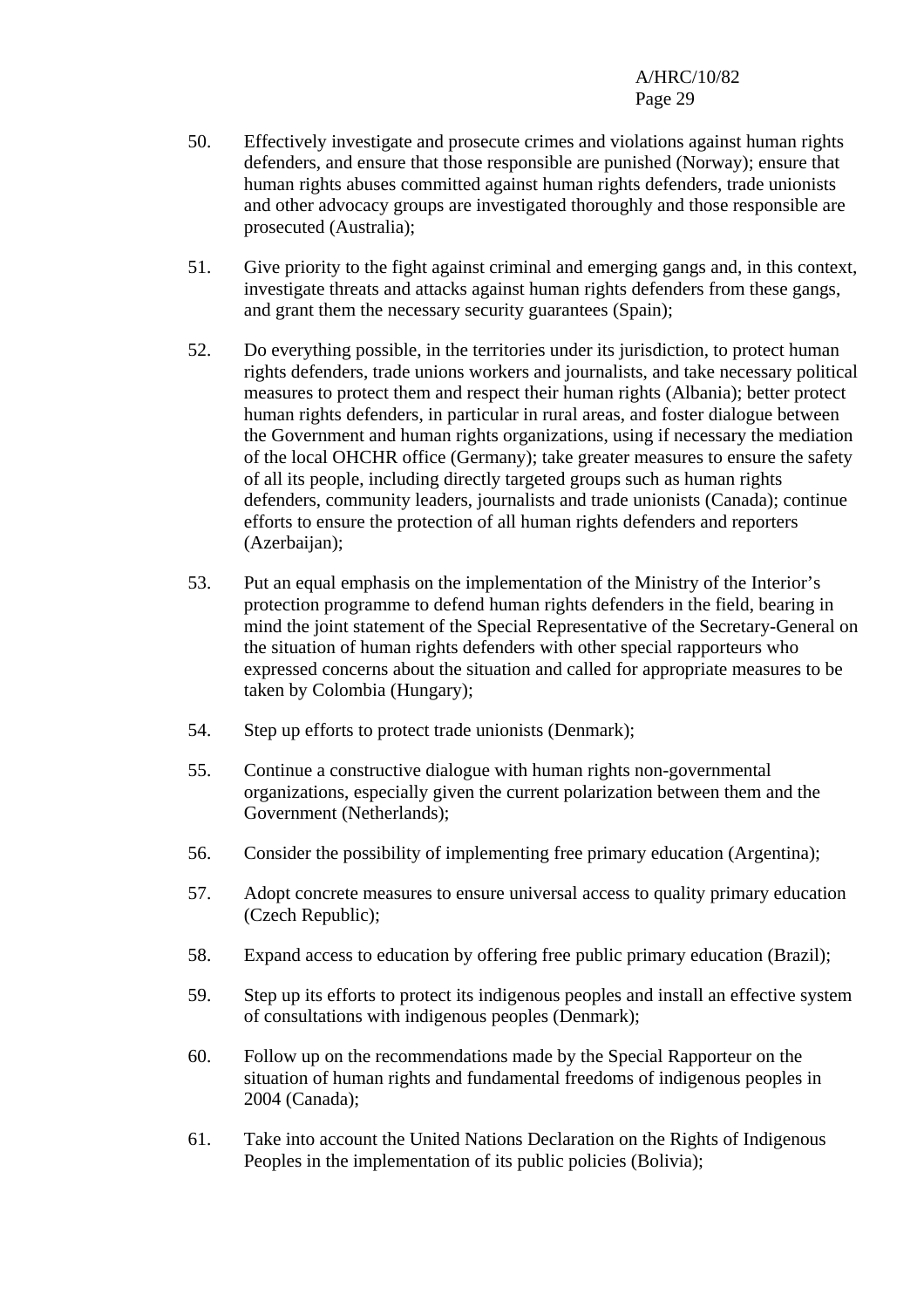- 62. Adopt measures ensuring effective national birth registration, including through programmes of mobile registration units and registration of those without documentation (Czech Republic);
- 63. Increase efforts to tackle poverty and give its attention to the most vulnerable groups in society, including indigenous groups (United Kingdom);
- 64. Accelerate the poverty alleviation programmes with a view to addressing the uneven distribution of wealth, access to health and the high level of social exclusion of indigenous peoples and Afro-Colombian groups (South Africa);
- 65. Consider extending the network of Government services for the delivery of socioeconomic and development aid to rural areas (Malaysia).

88. The recommendations noted in the report in paragraphs 19(d), 19(e), 22(c), 23(b), 23(d), 23(e), 35(c), 37(a), 37(c), 40(e), 60(a) above did not enjoy the support of Colombia. Colombia submitted its views on these recommendations. These views are included in an addendum to the report of the Working Group (A/HRC/10/82/Add.1).

89. The following recommendations will be examined by Colombia, which will provide responses during the adoption of the outcome report by the Council at its tenth session. The response of Colombia to these recommendations will be included in the outcome report:

- 1. Guarantee access to justice and the right to reparation for victims in a nondiscriminatory way, in conformity with international standards (Belgium);
- 2. Continue consolidating its policy of integral attention to victims and family members of human rights violations, in keeping with international standards (Mexico); achieve a broad consensus to approve the law establishing a statute for victims of conflict and ensure that this law leads to effective reparations for all victims, especially victims of the State (Spain); improve the text of the draft law for victims in order to include victims of state agents, in keeping with United Nations recommendations (Switzerland).

90. All conclusions and/or recommendations contained in the present report reflect the position of the submitting State(s) and /or the State under review thereon. They should not be construed as endorsed by the Working Group as a whole.

# **III. VOLUNTARY COMMITMENTS OF THE STATE UNDER REVIEW**

91. Voluntary commitments presented by Colombia are included in the addendum to the report of the Working Group (A/HRC/10/82/Add.1).